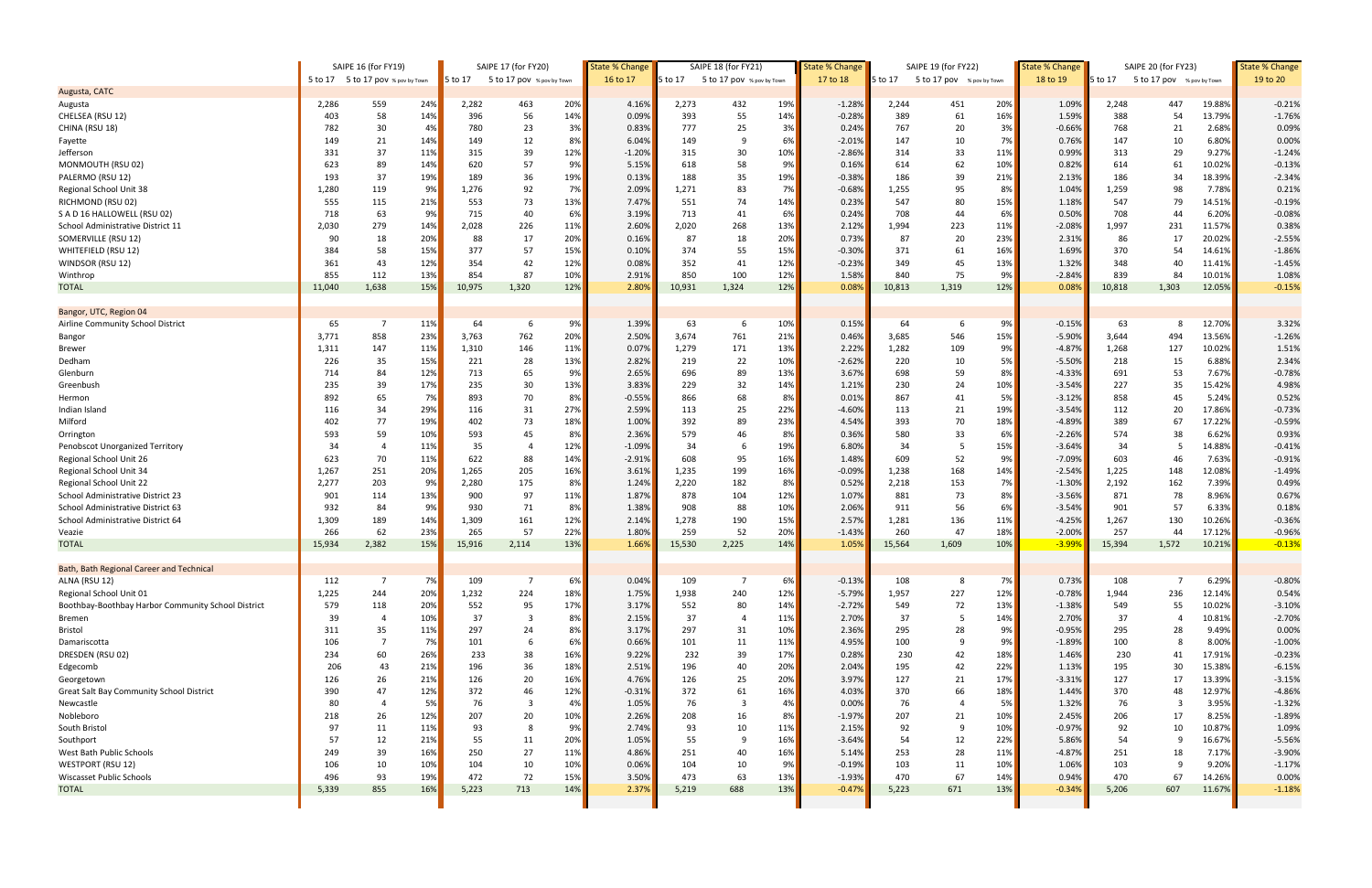|                                                    | SAIPE 16 (for FY19) |                                   |            | SAIPE 17 (for FY20) |                           |            | State % Change    | SAIPE 18 (for FY21) |                           |            | State % Change       |         | SAIPE 19 (for FY22)       |            | State % Change |                | SAIPE 20 (for FY23) |               | <b>State % Change</b> |
|----------------------------------------------------|---------------------|-----------------------------------|------------|---------------------|---------------------------|------------|-------------------|---------------------|---------------------------|------------|----------------------|---------|---------------------------|------------|----------------|----------------|---------------------|---------------|-----------------------|
|                                                    |                     | 5 to 17 5 to 17 pov % pov by Town |            | 5 to 17             | 5 to 17 pov % pov by Town |            | 16 to 17          | 5 to 17             | 5 to 17 pov % pov by Town |            | 17 to 18             | 5 to 17 | 5 to 17 pov % pov by Town |            | 18 to 19       | $5$ to 17      | 5 to 17 pov         | % pov by Town | 19 to 20              |
| Biddeford, Biddeford Regional Center of Technology |                     |                                   |            |                     |                           |            |                   |                     |                           |            |                      |         |                           |            |                |                |                     |               |                       |
| ARUNDEL (RSU 21)                                   | 569                 | 72                                | 13%        | 563                 | 58                        | 10%        | 2.52%             | 559                 | 61                        | 11%        | 0.62%                | 555     | 75                        | 13%        | 2.61%          | 551            | 67                  | 12.22%        | $-1.22%$              |
| Biddeford                                          | 2,656               | 412                               | 16%        | 2,631               | 355                       | 13%        | 2.02%             | 2,608               | 383                       | 15%        | 1.19%                | 2,591   | 378                       | 15%        | $-0.10%$       | 2,572          | 363                 | 14.11%        | $-0.48%$              |
| Dayton Public Schools                              | 375                 | 21                                | 6%         | 371                 | 14                        | 4%         | 1.83%             | 368                 | 15                        | 4%         | 0.30%                | 365     | 11                        | 3%         | $-1.06%$       | 363            | 16                  | 4.41%         | 1.39%                 |
| Saco Public Schools                                | 2,888               | 228                               | 8%         | 2,860               | 230                       | 8%         | $-0.15%$          | 2,832               | 262                       | 9%         | 1.21%                | 2,814   | 211                       | 7%         | $-1.75%$       | 2,794          | 206                 | 7.37%         | $-0.13%$              |
| S A D 71 KENNEBUNK (RSU 21)                        | 1,110               | 49                                | 4%         | 1,099               | 39                        | 4%         | 0.87%             | 1,089               | 41                        | 4%         | 0.22%                | 1,082   | 50                        | 5%         | 0.90%          | 1,074          | 45                  | 4.22%         | $-0.42%$              |
| Regional School Unit 23                            | 838                 | 111                               | 13%        | 830                 | 107                       | 13%        | 0.35%             | 823                 | 94                        | 11%        | $-1.47%$             | 818     | 102                       | 12%        | 1.05%          | 812            | 88                  | 10.84%        | $-1.63%$              |
| <b>TOTAL</b>                                       | 8,436               | 893                               | 11%        | 8,354               | 802                       | 10%        | 0.99%             | 8,279               | 855                       | 10%        | 0.73%                | 8,225   | 827                       | 10%        | $-0.28%$       | 8,167          | 786                 | 9.62%         | $-0.43%$              |
|                                                    |                     |                                   |            |                     |                           |            |                   |                     |                           |            |                      |         |                           |            |                |                |                     |               |                       |
| Brunswick, Region 10                               |                     |                                   |            |                     |                           |            |                   |                     |                           |            |                      |         |                           |            |                |                |                     |               |                       |
| <b>Brunswick</b>                                   | 2,721               | 245                               | 9%         | 2,699               | 210                       | 8%         | 1.22%             | 2,665               | 169                       | 6%         | $-1.44%$             | 2,632   | 188                       | 7%         | 0.80%          | 2,643          | 216                 | 8.17%         | 1.03%                 |
| FREEPORT (RSU 05)                                  | 1,285               | 94                                | 7%         | 1,279               | 73                        | 6%         | 1.61%             | 1,267               | 70                        | 6%         | $-0.12%$             | 1,256   | 70                        | 6%         | 0.00%          | 1,259          | 76                  | 6.08%         | 0.51%                 |
| School Administrative District 75                  | 2,726               | 289                               | 11%        | 2,733               | 270                       | 10%        | 0.72%             | 2,721               | 252                       | 9%         | $-0.62%$             | 2,739   | 210                       | 8%         | $-1.59%$       | 2,724          | 203                 | 7.45%         | $-0.21%$              |
| <b>TOTAL</b>                                       | 6,732               | 628                               | 9%         | 6,711               | 553                       | 8%         | 1.09%             | 6,653               | 491                       | 7%         | $-0.85%$             | 6,627   | 468                       | 7%         | $-0.33%$       | 6,626          | 495                 | 7.48%         | 0.42%                 |
|                                                    |                     |                                   |            |                     |                           |            |                   |                     |                           |            |                      |         |                           |            |                |                |                     |               |                       |
| Calais, St. Croix Regional Technical Center        |                     |                                   |            |                     |                           |            |                   |                     |                           |            |                      |         |                           |            |                |                |                     |               |                       |
| Alexander                                          | 57                  | 10                                | 18%        | 56                  | 12                        | 21%        | $-3.88%$          | 57                  | 13                        | 23%        | 1.38%                | 58      | 15                        | 26%        | 3.06%          | 58             | 9                   | 15.52%        | $-10.34%$             |
| Baileyville                                        | 222                 | 63                                | 28%        | 219                 | 56                        | 26%        | 2.81%             | 222                 | 61                        | 27%        | 1.91%                | 224     | 56                        | 25%        | $-2.48%$       | 226            | 45                  | 19.91%        | $-5.09%$              |
| <b>Baring Plantation</b>                           | 41                  | 8                                 | 20%        | 40                  | $\overline{7}$            | 18%        | 2.01%             | 41                  | 14                        | 34%        | 16.65%               | 41      | 13                        | 32%        | $-2.44%$       | 42             | 11                  | 26.19%        | $-5.52%$              |
| Calais                                             | 418                 | 103                               | 25%        | 413                 | 92                        | 22%        | 2.37%             | 418                 | 98                        | 23%        | 1.17%                | 422     | 85                        | 20%        | $-3.30%$       | 426            | 65                  | 15.26%        | $-4.88%$              |
| Charlotte                                          | 53                  |                                   | 13%        | 52                  | $\overline{7}$            | 13%        | $-0.25%$          | 53                  | 8                         | 15%        | 1.63%                | 53      | 8                         | 15%        | 0.00%          | 54             | -7                  | 12.96%        | $-2.13%$              |
| Cooper                                             | 17                  |                                   | 35%        | 17                  | 5                         | 29%        | 5.88%             | 17                  | 3                         | 18%        | $-11.76%$            | 17      | -4                        | 24%        | 5.88%          | 18             |                     | 11.11%        | $-12.42%$             |
| Crawford                                           | 13                  |                                   | 23%        | 13                  | 3                         | 23%        | 0.00%             | 13                  |                           | 23%        | 0.00%                | 13      | $\overline{2}$            | 15%        | $-7.69%$       | 13             |                     | 15.38%        | 0.00%                 |
| Dennysville                                        | 54                  | 8                                 | 15%        | 53                  | $\overline{7}$            | 13%        | 1.61%             | 54                  | 9                         | 17%        | 3.46%                | 54      | 10                        | 19%        | 1.85%          | 54             | 8                   | 14.81%        | $-3.70%$              |
| Eastport                                           | 136                 | 32                                | 24%        | 134                 | 34                        | 25%        | $-1.84%$          | 136                 | 41                        | 30%        | 4.77%                | 137     | 41                        | 30%        | $-0.22%$       | 139            | 27                  | 19.42%        | $-10.50%$             |
| <b>Great Lake Stream Plantation</b>                |                     | 1                                 | 14%        |                     | $\mathbf{1}$              | 14%        | 0.00%             | -7                  | - 1                       | 14%        | 0.00%                | -7      | 1                         | 14%        | 0.00%          | $\overline{7}$ |                     | 14.29%        | 0.00%                 |
| Indian Township                                    | 160                 | 65                                | 41%        | 158                 | 64                        | 41%        | 0.12%             | 160                 | 50                        | 31%        | $-9.26%$             | 161     | 40                        | 25%        | $-6.41%$       | 163            | 32                  | 19.63%        | $-5.21%$              |
|                                                    | 17                  | $\overline{4}$                    | 24%        | 17                  | 6                         | 35%        | $-11.76%$         | 17                  |                           | 24%        | $-11.76%$            | 17      | $\overline{2}$            | 12%        | $-11.76%$      | 18             | $\overline{2}$      | 11.11%        | $-0.65%$              |
| Meddybemps                                         | 117                 | 22                                | 19%        |                     | 26                        | 23%        |                   | 117                 | 27                        |            |                      |         | 28                        |            |                |                |                     | 17.65%        | $-6.08%$              |
| Pembroke                                           |                     | 29                                |            | 115                 |                           |            | $-3.81%$          |                     |                           | 23%        | 0.47%                | 118     |                           | 24%        | 0.65%          | 119            | 21                  | 14.48%        |                       |
| Perry                                              | 142                 | 62                                | 20%<br>42% | 141                 | 32                        | 23%        | $-2.27%$<br>1.47% | 143                 | 28                        | 20%        | $-3.11%$<br>$-4.57%$ | 144     | 24                        | 17%        | $-2.91%$       | 145            | 21                  | 25.83%        | $-2.18%$<br>$-6.84%$  |
| <b>Pleasant Point</b>                              | 149                 |                                   | 28%        | 147                 | 59                        | 40%<br>28% | 0.40%             | 149                 | 53                        | 36%<br>28% |                      | 150     | 49                        | 33%<br>29% | $-2.90%$       | 151            | 39                  | 22.32%        | $-6.25%$              |
| Princeton                                          | 111                 | 31                                |            | 109                 | 30                        |            |                   | 111                 | 31                        |            | 0.40%                | 112     | 32                        |            | 0.64%          | 112            | 25                  |               |                       |
| Robbinston                                         | 96                  | 25                                | 26%        | 95                  | 19                        | 20%        | 6.04%             | 96                  | 19                        | 20%        | $-0.21%$             | 97      | 16                        | 16%        | $-3.30%$       | 98             | 13                  | 13.27%        | $-3.23%$              |
| Talmadge                                           | -9                  | -3                                | 33%        | 9                   | $\overline{2}$            | 22%        | 11.11%            | 9                   | $\overline{2}$            | 22%        | 0.00%                | 9       | -3                        | 33%        | 11.11%         | 9              | $\overline{2}$      | 22.22%        | $-11.11%$             |
| Waite                                              | 13                  | -3                                | 23%        | 13                  | 3                         | 23%        | 0.00%             | 13                  | 3                         | 23%        | 0.00%                | 13      | $\overline{2}$            | 15%        | $-7.69%$       | 13             | -2                  | 15.38%        | 0.00%                 |
| Washington Unorganized Territory                   | 82                  | 19                                | 23%        | 81                  | 19                        | 23%        | 0.33%             | 82                  | 16                        | 20%        | $-3.33%$             | 104     | 20                        | 19%        | $-0.76%$       | 86             | 17                  | 19.19%        | 0.44%                 |
| <b>TOTAL</b>                                       | 1,914               | 504                               | 26%        | 1,889               | 484                       | 26%        | 0.74%             | 1,915               | 484                       | 25%        | $-0.32%$             | 1,951   | 451                       | 23%        | $-2.18%$       | 1,951          | 351                 | 17.97%        | $-5.13%$              |
|                                                    |                     |                                   |            |                     |                           |            |                   |                     |                           |            |                      |         |                           |            |                |                |                     |               |                       |
| Caribou, Caribou Regional Technology Center        |                     |                                   |            |                     |                           |            |                   |                     |                           |            |                      |         |                           |            |                |                |                     |               |                       |
| Aroostook Unorganized Territory                    | 49                  | 10                                | 19%        | 50                  | 10                        | 20%        | $-0.84%$          | 49                  | 10                        | 20%        | $-0.13%$             | 55      | 11                        | 20%        | 0.23%          | 55             | 14                  | 24.55%        | 4.19%                 |
| Caswell                                            | 43                  | 12                                | 28%        | 43                  | 13                        | 30%        | $-2.33%$          | 42                  | 11                        | 26%        | $-4.04%$             | 42      | 14                        | 33%        | 7.14%          | 42             | 14                  | 33.33%        | 0.00%                 |
| Limestone (moved from 39)                          |                     |                                   | 0%         |                     |                           | 0%         | 0.00%             |                     |                           | 0%         | 0.00%                | 351     | 80                        | 23%        | 22.79%         | 351            | 68                  | 19.37%        | $-3.42%$              |
| New Sweden                                         | 74                  | 16                                | 22%        | 73                  | 14                        | 19%        | 2.44%             | 72                  | 14                        | 19%        | 0.27%                | 71      | 20                        | 28%        | 8.72%          | 72             | 17                  | 23.61%        | $-4.56%$              |
| School Administrative District 20                  | 257                 | 44                                | 17%        | 251                 | 39                        | 15%        | 1.62%             | 248                 | 42                        | 17%        | 1.40%                | 250     | 42                        | 17%        | $-0.10%$       | 250            | 49                  | 19.60%        | 2.97%                 |
| School Administrative District 45                  | 162                 | 19                                | 11%        | 159                 | 17                        | <b>11%</b> | 0.69%             | 157                 | 19                        | 12%        | 1.06%                | 158     | 22                        | 14%        | 2.14%          | 158            | 20                  | 12.34%        | $-1.58%$              |
| Regional School Unit 39                            | 1,515               | 284                               | 19%        | 1,483               | 253                       | 17%        | 1.69%             | 1,467               | 256                       | 17%        | 0.39%                | 1,125   | 192                       | 17%        | $-0.38%$       | 1,127          | 181                 | 16.06%        | $-1.01%$              |
| Westmanland                                        | -6                  | -2                                | 33%        | -6                  | 1                         | 17%        | 16.67%            | 6                   |                           | 33%        | 16.67%               |         | 1                         | 14%        | -19.05%        | - 7            |                     | 14.29%        | 0.00%                 |
| Winterville Plantation Public Schools              | 26                  | -3                                | 12%        | 25                  | $\overline{2}$            | 8%         | 3.54%             | 25                  |                           | 8%         | 0.00%                | 25      | -3                        | 12%        | 4.00%          | 25             | 3                   | 12.00%        | 0.00%                 |
| Woodland                                           | 156                 | 30                                | 19%        | 153                 | 32                        | 21%        | $-1.68%$          | 151                 | 38                        | 25%        | 4.25%                | 152     | 31                        | 20%        | $-4.77%$       | 152            | 25                  | 16.45%        | $-3.95%$              |
| <b>TOTAL</b>                                       | 2,288               | 419                               | 18%        | 2,243               | 381                       | 17%        | 1.32%             | 2,217               | 393                       | 18%        | 0.75%                | 2,236   | 416                       | 19%        | 0.87%          | 2,239          | 391                 | 17.46%        | $-1.13%$              |
|                                                    |                     |                                   |            |                     |                           |            |                   |                     |                           |            |                      |         |                           |            |                |                |                     |               |                       |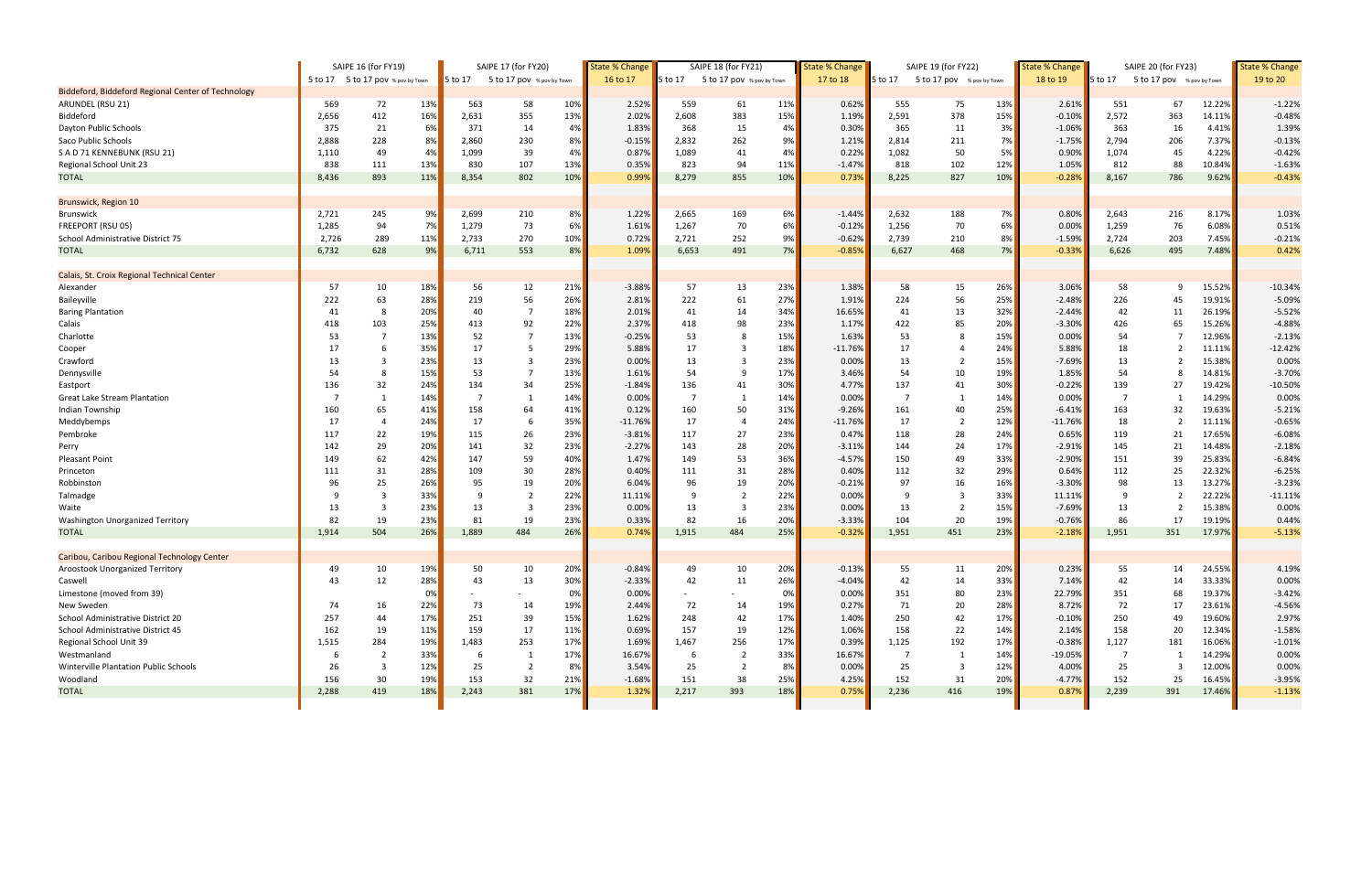|                                                      | SAIPE 16 (for FY19) |                                   | SAIPE 17 (for FY20) |          |                           | <b>State % Change</b> |                | SAIPE 18 (for FY21)   |                           | <b>State % Change</b><br>SAIPE 19 (for FY22) |                |                       |                           | <b>State % Change</b> | SAIPE 20 (for FY23)  |                |                           | <b>State % Change</b> |                   |
|------------------------------------------------------|---------------------|-----------------------------------|---------------------|----------|---------------------------|-----------------------|----------------|-----------------------|---------------------------|----------------------------------------------|----------------|-----------------------|---------------------------|-----------------------|----------------------|----------------|---------------------------|-----------------------|-------------------|
|                                                      |                     | 5 to 17 5 to 17 pov % pov by Town |                     | 5 to 17  | 5 to 17 pov % pov by Town |                       | 16 to 17       | 5 to 17               | 5 to 17 pov % pov by Town |                                              | 17 to 18       | 5 to 17               | 5 to 17 pov % pov by Town |                       | 18 to 19             | $5$ to 17      | 5 to 17 pov % pov by Town |                       | 19 to 20          |
| Dexter, Tri-County Technical Center                  |                     |                                   |                     |          |                           |                       |                |                       |                           |                                              |                |                       |                           |                       |                      |                |                           |                       |                   |
| <b>Beaver Cove</b>                                   | q                   | -2                                | 22%                 | -9       | 2                         | 22%                   | 0.00%          | 9                     | 2                         | 22%                                          | 0.00%          |                       |                           | 22%                   | 0.00%                | q              |                           | 11.11%                | $-11.11%$         |
| Bowerbank                                            |                     |                                   | 29%                 |          |                           | 14%                   | 14.29%         |                       |                           | 33%                                          | 19.05%         |                       |                           | 33%                   | 0.00%                | 6              |                           | 16.67%                | $-16.67%$         |
| Dennistown Plantation                                |                     |                                   | 33%                 |          | -1                        | 33%                   | 0.00%          | 3                     | -0                        | 0%                                           | $-33.33%$      | 3                     | $\Omega$                  | 0%                    | 0.00%                | $\overline{2}$ |                           | 0.00%                 | 0.00%             |
| Greenville                                           | 171                 | 41                                | 24%                 | 167      | 29                        | 17%                   | 6.61%          | 164                   | 31                        | 19%                                          | 1.54%          | 165                   | 25                        | 15%                   | $-3.75%$             | 164            | 27                        | 16.46%                | 1.31%             |
| Harmony                                              | 130                 | 35                                | 27%                 | 128      | 19                        | 15%                   | 12.08%         | 126                   | 16                        | 13%                                          | $-2.15%$       | 123                   | 19                        | 15%                   | 2.75%                | 122            | -9                        | 7.38%                 | $-8.07%$          |
| Lake View Plantation                                 |                     |                                   | 17%                 |          | -1                        | 17%                   | 0.00%          | 6                     | $\overline{2}$            | 33%                                          | 16.67%         |                       |                           | 33%                   | 0.00%                | -6             |                           | 50.00%                | 16.67%            |
| Piscataquis Unorganized Territory                    | 61                  | 17                                | 28%                 | 60       | 12                        | 20%                   | 7.87%          | 59                    | 13                        | 22%                                          | 2.03%          | 100                   | 14                        | 14%                   | $-8.03%$             | 99             | 22                        | 22.22%                | 8.22%             |
| Regional School Unit 19                              | 2,245               | 447                               | 20%                 | 2,234    | 362                       | 16%                   | 3.71%          | 2,185                 | 373                       | 17%                                          | 0.87%          | 2,173                 | 369                       | 17%                   | $-0.09\%$            | 2,148          | 333                       | 15.50%                | $-1.48%$          |
| School Administrative District 04                    | 620                 | 156                               | 25%                 | 607      | 135                       | 22%                   | 2.92%          | 595                   | 139                       | 23%                                          | 1.12%          | 598                   | 144                       | 24%                   | 0.72%                | 592            | 131                       | 22.13%                | $-1.95%$          |
| School Administrative District 12                    | 143                 | 42                                | 29%                 | 142      | 23                        | 16%                   | 13.17%         | 139                   | 16                        | 12%                                          | $-4.69%$       | 136                   | 18                        | 13%                   | 1.72%                | 134            | 14                        | 10.45%                | $-2.79%$          |
| School Administrative District 41                    | 638                 | 166                               | 26%                 | 628      | 159                       | 25%                   | 0.70%          | 615                   | 133                       | 22%                                          | $-3.69%$       | 578                   | 130                       | 22%                   | 0.87%                | 573            | 151                       | 26.35%                | 3.86%             |
| School Administrative District 46                    | 993                 | 216                               | 22%                 | 989      | 196                       | 20%                   | 1.93%          | 966                   | 211                       | 22%                                          | 2.02%          | 968                   | 153                       | 16%                   | $-6.04%$             | 957            | 160                       | 16.72%                | 0.91%             |
| School Administrative District 68                    | 1,011               | 205                               | 20%                 | 995      | 162                       | 16%                   | 4.00%          | 975                   | 182                       | 19%                                          | 2.39%          | 981                   | 164                       | 17%                   | $-1.95%$             | 972            | 152                       | 15.64%                | $-1.08%$          |
| Shirley                                              | 21                  | -6                                | 29%                 | 20       | 6                         | 30%                   | $-1.43%$       | 20                    |                           | 30%                                          | 0.00%          | 20                    |                           | 25%                   | $-5.00%$             | 20             |                           | 20.00%                | $-5.00%$          |
| Willimantic                                          | 17                  | -6                                | 35%                 | 16       | $\overline{4}$            | 25%                   | 10.29%         | 16                    | 3                         | 19%                                          | $-6.25%$       | 16                    |                           | 31%                   | 12.50%               | 16             |                           | 25.00%                | $-6.25%$          |
| <b>TOTAL</b>                                         | 6,075               | 1,343                             | 22%                 | 6,011    | 1,112                     | 18%                   | 3.61%          | 5,884                 | 1,129                     | 19%                                          | 0.69%          | 5,882                 | 1,052                     | 18%                   | $-1.30%$             | 5,820          | 1,012                     | 17.39%                | $-0.50%$          |
|                                                      |                     |                                   |                     |          |                           |                       |                |                       |                           |                                              |                |                       |                           |                       |                      |                |                           |                       |                   |
| <b>Ellsworth, Hancock County Technical Center</b>    |                     |                                   |                     |          |                           |                       |                |                       |                           |                                              |                |                       |                           |                       |                      |                |                           |                       |                   |
| <b>Bar Harbor</b>                                    | 466                 | 28                                | 6%                  | 457      | 26                        | 6%                    | 0.32%          | 453                   | 31                        | 7%                                           | 1.15%          | 454                   | 34                        | 7%                    | 0.65%                | 451            | 22                        | 4.88%                 | $-2.61%$          |
| <b>Blue Hill</b>                                     | 364                 | 33                                | 9%                  | 356      | 35                        | 10%                   | $-0.77%$       | 354                   | 40                        | 11%                                          | 1.47%          | 355                   | 27                        | 8%                    | $-3.69%$             | 352            | 38                        | 10.80%                | 3.19%             |
| Brooklin                                             | 114                 | 12                                | 11%                 | 112      | 17                        | 15%                   | $-4.65%$       | 111                   | 21                        | 19%                                          | 3.74%          | 111                   | 18                        | 16%                   | $-2.70%$             | 110            | 13                        | 11.82%                | $-4.40%$          |
| <b>Brooksville</b>                                   | 105                 | 11                                | 10%                 | 103      | 14                        | 14%                   | $-3.12%$       | 102                   | 15                        | 15%                                          | 1.11%          | 102                   | 15                        | 15%                   | 0.00%                | 102            | 16                        | 15.69%                | 0.98%             |
| Castine                                              | 82                  | 11                                | 13%                 | 80       | 11                        | 14%                   | $-0.34%$       | 79                    | 12                        | 15%                                          | 1.44%          | 80                    | 11                        | 14%                   | $-1.44%$             | 79             |                           | 8.86%                 | $-4.89%$          |
| Cranberry Isles                                      | 19                  | $\overline{a}$                    | 21%                 | 19       | $\overline{7}$            | 37%                   | $-15.79%$      | 19                    | 7                         | 37%                                          | 0.00%          | 19                    | 6                         | 32%                   | $-5.26%$             | 19             |                           | 15.79%                | $-15.79%$         |
| Deer Isle-Stonington Community School District       | 355                 | 36                                | 10%                 | 348      | 59                        | 17%                   | $-6.81%$       | 345                   | 71                        | 21%                                          | 3.63%          | 346                   | 61                        | 18%                   | $-2.95%$             | 344            | 58                        | 16.86%                | $-0.77%$          |
| <b>Ellsworth Public Schools</b>                      | 1,170               | 142                               | 12%                 | 1,150    | 146                       | 13%                   | $-0.56%$       | 1,144                 | 153                       | 13%                                          | 0.68%          | 1,144                 | 130                       | 11%                   | $-2.01%$             | 1,137          | 132                       | 11.61%                | 0.25%             |
| Frenchboro                                           | 15                  | $\overline{2}$                    | 13%                 | 14       | $\overline{2}$            | 14%                   | $-0.95%$       | 14                    | $\overline{2}$            | 14%                                          | 0.00%          | 14                    | -1                        | 7%                    | $-7.14%$             | 14             | $\overline{2}$            | 14.29%                | 7.14%             |
| Hancock Public Schools                               | 326                 | 62                                | 19%                 | 319      | 56                        | 18%                   | 1.46%          | 317                   | 57                        | 18%                                          | 0.43%          | 318                   | 46                        | 14%                   | $-3.52%$             | 315            | 40                        | 12.70%                | $-1.77%$          |
| Hancock Unorganized Territory                        | 34                  | 6                                 | 18%                 | 33       | 10                        | 30%                   | $-12.66%$      | 33                    | 10                        | 30%                                          | 0.00%          | 33                    | $\overline{7}$            | 21%                   | $-9.09%$             | 33             | 5                         | 15.15%                | $-6.06%$          |
| Isle Au Haut                                         | -9                  |                                   | 11%                 | q        | $\mathbf{1}$              | 11%                   | 0.00%          | 8                     | $\overline{1}$            | 13%                                          | 1.39%          | -8                    |                           | 13%                   | 0.00%                | - 8            |                           | 12.50%                | 0.00%             |
| Lamoine Public Schools                               | 213                 | 25                                | 12%                 | 209      | 25                        | 12%                   | $-0.22%$       | 207                   | 26                        | 13%                                          | 0.60%          | 208                   | 21                        | 10%                   | $-2.46%$             | 206            | 18                        | 8.74%                 | $-1.36%$          |
| <b>Mount Desert</b>                                  | 159                 |                                   | 4%                  | 156      | $\overline{7}$            | 4%                    | $-0.08%$       | 155                   | 8                         | 5%                                           | 0.67%          | 155                   | $\overline{7}$            | 5%                    | $-0.65%$             | 154            | 13                        | 8.44%                 | 3.93%             |
| Mount Desert Community School District               | 447                 | 30                                | 7%                  | 438      | 29                        | 7%                    | 0.09%          | 435                   | 14                        | 3%                                           | $-3.40%$       | 436                   | 26                        | 6%                    | 2.74%                | 433            | 19                        | 4.39%                 | $-1.58%$          |
| Otis                                                 | 83                  | 10                                | 12%                 | 81       | 13                        | 16%                   | $-4.00%$       | 80                    | 20                        | 25%                                          | 8.95%          | 81                    | 13                        | 16%                   | $-8.95%$             | 80             | 11                        | 13.75%                | $-2.30%$          |
| Penobscot                                            | 129                 | 16                                | 12%                 | 127      | 12                        | 9%                    | 2.95%          | 126                   | 21                        | 17%                                          | 7.22%          | 126                   | 17                        | 13%                   | $-3.17%$             | 125            | 18                        | 14.40%                | 0.91%             |
| Regional School Unit 24                              | 1,030               | 245                               | 24%                 | 1,010    | 258                       | 26%                   | $-1.76%$       | 1,006                 | 252                       | 25%                                          | $-0.49%$       | 1,009                 | 214                       | 21%                   | $-3.84%$             | 1,005          | 175                       | 17.41%                | $-3.80%$          |
| Regional School Unit 25                              | 1,176               | 207                               | 18%                 | 1,153    | 161                       | 14%                   | 3.64%          | 1,138                 | 162                       | 14%                                          | 0.27%          | 1,140                 | 144                       | 13%                   | $-1.60%$             | 1,131          | 153                       | 13.53%                | 0.90%             |
| School Administrative District 76                    | 50                  | $\mathbf{q}$                      | 18%                 | 49       | 11                        | 22%                   | $-4.45%$       | 48                    | 14                        | 29%                                          | 6.72%          | 48                    | 10                        | 21%                   | $-8.33%$             | 48             | $\overline{7}$            | 14.58%                | $-6.25%$          |
| Sedgwick                                             | 186                 | 22                                | 12%                 | 182      | 23                        | 13%                   | $-0.81%$       | 181                   | 36                        | 20%                                          | 7.25%          | 181                   | 32                        | 18%                   | $-2.21%$             | 180            | 31                        | 17.22%                | $-0.46%$          |
| Southwest Harbor                                     | 154                 | 12                                | 8%                  | 152      | 8                         | 5%                    | 2.53%          | 150                   | 11                        | 7%                                           | 2.07%          | 151                   | 9                         | 6%                    | $-1.37%$             | 150            | 16                        | 10.67%                | 4.71%             |
| Surry                                                | 175                 | 27                                | 15%                 | 172      | 28                        | 16%                   | $-0.85%$       | 173                   | 27                        | 16%                                          | $-0.67%$       | 173                   | 20                        | 12%                   | $-4.05%$             | 172            | 21                        | 12.21%                | 0.65%             |
| Tremont                                              | 129                 | 12                                | 9%                  | 127      | 8                         | 6%                    | 3.00%          | 126                   |                           | 6%                                           | 0.05%          | 126                   | 6                         | 5%                    | $-1.59%$             | 125            | 11                        | $8.80\%$              | 4.04%             |
| Trenton                                              | 180                 | 34                                | 19%                 | 176      | 22                        | 13%                   | 6.39%          | 175                   | 24                        | 14%                                          | 1.21%          | 175                   | 18                        | 10%                   | $-3.43%$             | 175            | 15                        | 8.57%                 | $-1.71%$          |
| <b>TOTAL</b>                                         | 7,170               | 1,004                             | 14%                 | 7,032    | 989                       | <b>14%</b>            | $-0.06%$       | 6,979                 | 1,043                     | 15%                                          | 0.88%          | 6,993                 | 894                       | 13%                   | $-2.16%$             | 6,948          | 845                       | 12.16%                | $-0.62%$          |
| Farmington, Foster Technology Center                 |                     |                                   |                     |          |                           |                       |                |                       |                           |                                              |                |                       |                           |                       |                      |                |                           |                       |                   |
|                                                      |                     |                                   |                     |          | - 7                       |                       |                | 97                    | 8                         |                                              |                |                       | $\overline{7}$            |                       |                      |                | -5                        |                       |                   |
| Carrabassett Valley<br><b>Coplin Plantation</b>      | 100<br>19           | 8<br>$\overline{2}$               | 8%<br>11%           | 98<br>19 | $\overline{2}$            | 7%<br>11%             | 0.86%<br>0.00% | 18                    |                           | 8%<br>11%                                    | 1.10%<br>0.58% | 98<br>19              | $\overline{2}$            | 7%<br>11%             | $-1.10%$<br>$-0.58%$ | 96<br>18       | $\overline{2}$            | 5.21%<br>11.11%       | $-1.93%$<br>0.58% |
|                                                      | 62                  | 10                                | 16%                 | 60       | $\overline{7}$            | 12%                   | 4.46%          | 60                    |                           | 12%                                          | 0.00%          | 60                    | 8                         | 13%                   | 1.67%                | 60             |                           | 13.33%                | 0.00%             |
| Eustis                                               | 144                 | 58                                | 40%                 |          | 39                        | 28%                   | 12.62%         |                       | 34                        | 24%                                          | $-3.37%$       |                       |                           | 11%                   | $-12.94%$            | 139            |                           | 12.95%                | 1.60%             |
| Franklin Unorganized Territory<br>Lincoln Plantation | $\overline{2}$      |                                   | 0%                  | 141      | 0                         | 0%                    | 0.00%          | 140<br>$\overline{2}$ | $\Omega$                  | 0%                                           | 0.00%          | 141<br>$\overline{2}$ | 16<br>$\mathbf 0$         | 0%                    | 0.00%                | $\overline{2}$ | 18<br>$\Omega$            | $0.00\%$              | 0.00%             |
| Regional School Unit 73                              | 1,612               | 304                               | 19%                 | 1,604    | 228                       | <b>14%</b>            | 4.64%          | 1,598                 | 252                       | 16%                                          |                | 1,604                 | 203                       | 13%                   | $-3.11\%$            | 1,594          | 228                       | 14.30%                | 1.65%             |
| Regional School Unit 78                              | 217                 | 14                                | 6%                  | 212      | 14                        | 7%                    | $-0.15%$       | 210                   | 15                        | 7%                                           | 1.56%<br>0.54% | 211                   | 13                        | 6%                    | $-0.98%$             | 209            | 21                        | 10.05%                | 3.89%             |
| School Administrative District 09                    | 2,285               | 441                               | 19%                 | 2,246    | 408                       | 18%                   | 1.13%          | 2,221                 | 430                       | 19%                                          | 1.20%          | 2,241                 | 373                       | 17%                   | $-2.72%$             | 2,218          | 333                       | 15.01%                | $-1.63%$          |
| School Administrative District 58                    | 556                 | 77                                | 14%                 | 546      | 70                        | 13%                   | 1.03%          | 540                   | 87                        | 16%                                          | 3.29%          | 545                   | 95                        | 17%                   | 1.32%                | 539            | 85                        | 15.77%                | $-1.66%$          |
| <b>TOTAL</b>                                         | 4,997               | 914                               | 18%                 | 4,928    | 775                       | 16%                   | 2.56%          | 4,886                 | 835                       | 17%                                          | 1.36%          | 4,921                 | 717                       | 15%                   | $-2.52%$             | 4,875          | 700                       | 14.36%                | $-0.21%$          |
|                                                      |                     |                                   |                     |          |                           |                       |                |                       |                           |                                              |                |                       |                           |                       |                      |                |                           |                       |                   |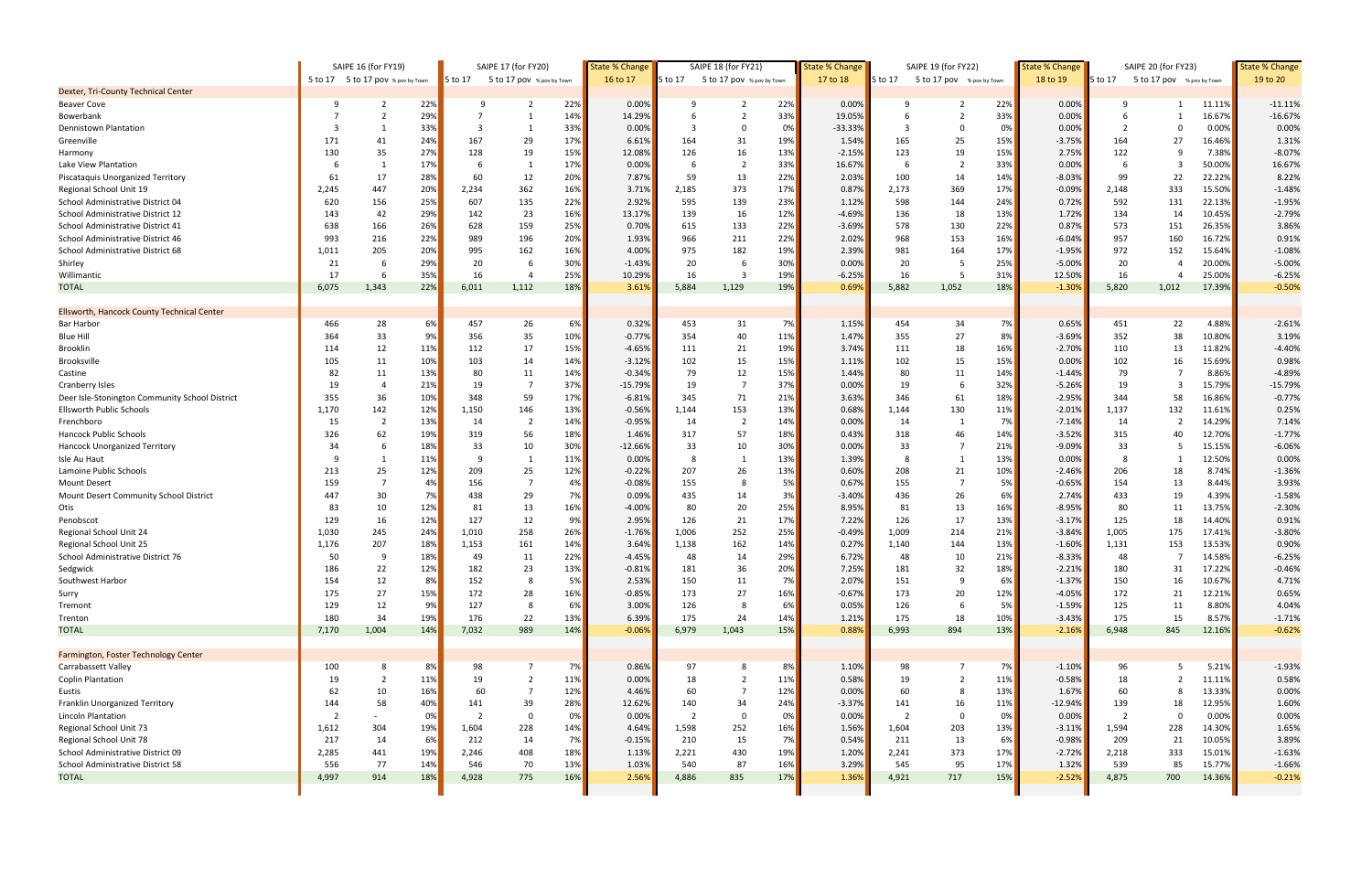|                                               | SAIPE 16 (for FY19) |                                   | SAIPE 17 (for FY20) |         |                           | <b>State % Change</b> |           | SAIPE 18 (for FY21) |                           | <b>State % Change</b> |          | SAIPE 19 (for FY22)  |                           | <b>State % Change</b> |                     | SAIPE 20 (for FY23) |                           | <b>State % Change</b> |           |
|-----------------------------------------------|---------------------|-----------------------------------|---------------------|---------|---------------------------|-----------------------|-----------|---------------------|---------------------------|-----------------------|----------|----------------------|---------------------------|-----------------------|---------------------|---------------------|---------------------------|-----------------------|-----------|
|                                               |                     | 5 to 17 5 to 17 pov % pov by Town |                     | 5 to 17 | 5 to 17 pov % pov by Town |                       | 16 to 17  | 5 to 17             | 5 to 17 pov % pov by Town |                       | 17 to 18 | 5 to 17              | 5 to 17 pov % pov by Town |                       | 18 to 19            | 5 to 17             | 5 to 17 pov % pov by Town |                       | 19 to 20  |
| Frenchville, St John Valley Technology Center |                     |                                   |                     |         |                           |                       |           |                     |                           |                       |          |                      |                           |                       |                     |                     |                           |                       |           |
| Aroostook Unorganized Territory               | 49                  | q                                 | 19%                 | 50      | 10                        | 20%                   | $-0.82%$  | 49                  | 10                        | 20%                   | 0.27%    | 55                   | 11                        | 20%                   | 0.23%               | 55                  | 14                        | 24.55%                | 4.19%     |
| Eagle Lake (moved from 27)                    |                     |                                   | 0%                  |         |                           | 0%                    | 0.00%     | 85                  | 9                         | 11%                   | 10.59%   | 86                   | 8                         | 9%                    | $-1.29%$            | 86                  | 9                         | 10.47%                | 1.16%     |
| Grand Isle                                    | 55                  | 11                                | 20%                 | 53      | 11                        | 21%                   | $-0.75%$  | 53                  | 13                        | 25%                   | 3.77%    | 53                   | 19                        | 36%                   | 11.32%              | 53                  | 16                        | 30.19%                | $-5.66%$  |
| Madawaska                                     | 468                 | 65                                | 14%                 | 458     | 52                        | 11%                   | 2.54%     | 453                 | 57                        | 13%                   | 1.23%    | 456                  | 71                        | 16%                   | 2.99%               | 457                 | 74                        | 16.19%                | 0.62%     |
| School Administration District 10             | 20                  | $\overline{2}$                    | 10%                 | 19      | $\overline{4}$            | 21%                   | $-11.05%$ | 19                  | -5                        | 26%                   | 5.26%    | 19                   | 6                         | 32%                   | 5.26%               | 19                  | 5                         | 26.32%                | $-5.26%$  |
| School Administrative District 27             | 817                 | 111                               | 14%                 | 800     | 83                        | 10%                   | 3.21%     | 706                 | 88                        | 12%                   | 2.09%    | 710                  | 73                        | 10%                   | $-2.18%$            | 712                 | 100                       | 14.04%                | 3.76%     |
| School Administrative District 33             | 235                 | 29                                | 12%                 | 230     | 29                        | 13%                   | $-0.27%$  | 228                 | 33                        | 14%                   | 1.86%    | 229                  | 41                        | 18%                   | 3.43%               | 230                 | 35                        | 15.22%                | $-2.69%$  |
| <b>TOTAL</b>                                  | 1,644               | 227                               | 14%                 | 1,610   | 189                       | 12%                   | 2.09%     | 1,593               | 215                       | 13%                   | 1.75%    | 1,608                | 229                       | 14%                   | 0.77%               | 1,612               | 253                       | 15.66%                | 1.41%     |
|                                               |                     |                                   |                     |         |                           |                       |           |                     |                           |                       |          |                      |                           |                       |                     |                     |                           |                       |           |
| Houlton, Southern Aroostook County, Region 02 |                     | - 9                               |                     |         |                           |                       |           |                     |                           |                       |          |                      |                           |                       |                     |                     |                           |                       |           |
| Aroostook Unorganized Territory               | 49                  |                                   | 19%                 | 50      | 10<br>6                   | 20%                   | $-0.82%$  | 49<br>17            | 10                        | 20%                   | 0.27%    | 55                   | 11                        | 20%                   | 0.23%               | 55                  | 14                        | 24.55%                | 4.19%     |
| <b>Cary Plantation Public Schools</b>         |                     |                                   | 0%                  | 17      | $\overline{7}$            | 35%                   | $-35.29%$ | 17                  | 5                         | 29%                   | $-5.88%$ |                      | 6                         | 0%                    | $-29.41%$           |                     |                           |                       | 0.00%     |
| Orient                                        | 18                  |                                   | 44%                 | 18      |                           | 39%                   | 5.56%     |                     |                           | 47%                   | 8.17%    | 17<br>$\overline{2}$ |                           | 35%                   | $-11.76%$           | 17                  | 8                         | 47.06%                | 11.76%    |
| <b>Moro Plantation Public Schools</b>         |                     |                                   | 0%                  |         | $\Omega$                  | 0%                    | 0.00%     | $\overline{2}$      |                           | 50%                   | 50.00%   |                      |                           | 50%                   | 0.00%               | $\overline{2}$      | 0                         | $0.00\%$              | $-50.00%$ |
| School Administrative District 14             | 103                 | 28                                | 27%                 | 102     | 20                        | 20%                   | 7.58%     | 103                 | 22                        | 21%                   | 1.75%    | 104                  | 20                        | 19%                   | $-2.13%$            | 105                 | 18                        | 17.14%                | $-2.09%$  |
| School Administrative District 29             | 1,148               | 262                               | 23%                 | 1,124   | 226                       | 20%                   | 2.72%     | 1,112               | 247                       | 22%                   | 2.11%    | 1,118                | 331                       | 30%                   | 7.39%               | 1,121               | 257                       | 22.93%                | $-6.68%$  |
| School Administrative District 70             | 493                 | 76                                | 15%                 | 466     | 54                        | 12%                   | 3.83%     | 461                 | 78                        | 17%                   | 5.33%    | 464                  | 81                        | 17%                   | 0.54%               | 465                 | 83                        | 17.85%                | 0.39%     |
| Regional School Unit 50                       | 726                 | 126                               | 17%                 | 716     | 119                       | 17%                   | 0.74%     | 374                 | 52                        | 14%                   | $-2.72%$ | 376                  | 60                        | 16%                   | 2.05%               | 377                 | 65                        | 17.24%                | 1.28%     |
| Regional School Unit 89                       |                     |                                   | 0%                  |         |                           | 0%                    | 0.00%     | 329                 | 68                        | 21%                   | 20.67%   | 330                  | 84                        | 25%                   | 4.79%               | 328                 | 77                        | 23.48%                | $-1.98%$  |
| <b>TOTAL</b>                                  | 2,537               | 509                               | 20%                 | 2,493   | 442                       | 18%                   | 2.35%     | 2,464               | 491                       | 20%                   | 2.19%    | 2,466                | 594                       | 24%                   | 4.17%               | 2,470               | 522                       | 21.11%                | $-2.98%$  |
| Lewiston, Lewiston Regional Technical Center  |                     |                                   |                     |         |                           |                       |           |                     |                           |                       |          |                      |                           |                       |                     |                     |                           |                       |           |
| Auburn                                        | 3,585               | 600                               | 17%                 | 3,603   | 502                       | 14%                   | 2.80%     | 3,605               | 502                       | 14%                   | $-0.01%$ | 3,609                | 380                       | 11%                   | $-3.40%$            | 3,599               | 474                       | 13.17%                | 2.64%     |
| DURHAM (RSU 05)                               | 593                 | 52                                | 9%                  | 591     | 40                        | 7%                    | 1.95%     | 585                 | 39                        | 7%                    | $-0.14%$ | 580                  | 39                        | 7%                    | 0.01%               | 581                 | 43                        | 7.33%                 | 0.62%     |
| Lewiston                                      | 5,304               | 1,427                             | 27%                 | 5,332   | 1,097                     | 21%                   | 6.33%     | 5,334               | 1,328                     | 25%                   | 4.32%    | 5,340                | 1,019                     | 19%                   | $-5.81%$            | 5,326               | 1,151                     | 21.61%                | 2.53%     |
| Lisbon                                        | 1,452               | 181                               | 12%                 | 1,464   | 152                       | 10%                   | 2.08%     | 1,467               | 186                       | 13%                   | 2.30%    | 1,468                | 164                       | 11%                   | $-1.51%$            | 1,464               | 190                       | 12.98%                | 1.81%     |
| Regional School Unit 04                       | 1,598               | 203                               | 13%                 | 1,598   | 149                       | 9%                    | 3.38%     | 1,594               | 197                       | 12%                   | 3.03%    | 1,589                | 168                       | 11%                   | $-1.79%$            | 1,587               | 200                       | 12.60%                | 2.03%     |
| Regional School Unit 16                       | 1,851               | 247                               | 13%                 | 1,860   | 154                       | 8%                    | 5.06%     | 1,861               | 175                       | 9%                    | 1.12%    | 1,864                | 149                       | 8%                    | $-1.41%$            | 1,859               | 172                       | 9.25%                 | 1.26%     |
| School Administrative District 52             | 2,191               | 202                               | 9%                  | 2,202   | 148                       | 7%                    | 2.50%     | 2,203               | 142                       | 6%                    | $-0.28%$ | 2,205                | 117                       | 5%                    | $-1.14%$            | 2,200               | 170                       | 7.73%                 | 2.42%     |
| <b>TOTAL</b>                                  | 16,574              | 2,912                             | 18%                 | 16,650  | 2,242                     | 13%                   | 4.10%     | 16,649              | 2,569                     | 15%                   | 1.96%    | 16,655               | 2,036                     | 12%                   | $-3.219$            | 16,616              | 2,400                     | 14.44%                | 2.22%     |
|                                               |                     |                                   |                     |         |                           |                       |           |                     |                           |                       |          |                      |                           |                       |                     |                     |                           |                       |           |
| Lincoln, Northern Penobscot Tech, Region 3    |                     |                                   |                     |         |                           |                       |           |                     |                           |                       |          |                      |                           |                       |                     |                     |                           |                       |           |
| <b>Burlington Public Schools</b>              |                     |                                   | 0%                  | 46      | 13                        | 28%                   | $-28.26%$ | 45                  | 9                         | 20%                   | $-8.26%$ | 45                   | 8                         | 18%                   | $-2.22%$            | 45                  | 8                         | 17.78%                | 0.00%     |
| <b>Carroll Plantation</b>                     | 23                  |                                   | 35%                 | 23      | -5                        | 22%                   | 13.04%    | 23                  | 6                         | 26%                   | 4.35%    | 23                   |                           | 17%                   | $-8.70%$            | 22                  |                           | 18.18%                | 0.79%     |
| <b>Drew Plantation</b>                        |                     |                                   | 13%                 |         | -1                        | 17%                   | $-4.17%$  | 6                   | -1                        | 17%                   | 0.00%    |                      |                           | 17%                   | 0.00%               | 6                   |                           | 16.67%                | 0.00%     |
| East Millinocket                              | 258                 | 48                                | 19%                 | 257     | 49                        | 19%                   | $-0.46%$  | 251                 | 41                        | 16%                   | $-2.73%$ | 251                  | 37                        | 15%                   | $-1.59%$            | 249                 | 38                        | 15.26%                | 0.52%     |
| East Range Community School District          | 42                  | 16                                | 38%                 | 41      | 12                        | 29%                   | 8.83%     | 42                  | 12                        | 29%                   | $-0.70%$ |                      | $\Omega$                  | 0%                    | $-28.57%$           | 39                  | 9                         | 23.08%                | 23.08%    |
| Lakeville                                     |                     |                                   | 22%                 |         | $\overline{\phantom{a}}$  | 22%                   | 0.00%     | q                   | $\mathcal{D}$             | 22%                   | 0.00%    | ۵                    |                           | 11%                   | $-11.11%$           | q                   |                           | 22.22%                | 11.11%    |
| Lowell                                        | 37                  |                                   | 22%                 | 37      | 6                         | 16%                   | 5.41%     | 36                  | -7                        | 19%                   | 3.23%    | 36                   |                           | 19%                   | 0.00%               | 36                  | 6                         | 16.67%                | $-2.78%$  |
| <b>Macwahoc Plantation</b>                    | 7                   |                                   | 14%                 |         |                           | 14%                   | 0.00%     | $\overline{7}$      | 1                         | 14%                   | 0.00%    | $\overline{7}$       |                           | 14%                   | 0.00%               | $\overline{7}$      |                           | 14.29%                | 0.00%     |
| Medford                                       | 26                  | - 8                               | 31%                 | 24      | 6                         | 25%                   | 5.77%     | 23                  |                           | 26%                   | 1.09%    | 23                   | -3                        | 13%                   | $-13.04%$           | 23                  | 8                         | 34.78%                | 21.74%    |
| Medway                                        | 193                 | 32                                | 17%                 | 194     | 45                        | 23%                   | $-6.62%$  | 189                 | 46                        | 24%                   | 1.14%    | 190                  | 44                        | 23%                   | $-1.18%$            | 188                 | 42                        | 22.34%                | $-0.82%$  |
| Millinocket                                   | 504                 | 104                               | 21%                 | 504     | 99                        | 20%                   | 0.99%     | 492                 | 115                       | 23%                   | 3.73%    | 493                  | 93                        | 19%                   | -4.51%              | 488                 | 91                        | 18.65%                | $-0.22%$  |
| Penobscot Unorganized Territory               | 138                 | 15                                | 11%                 | 138     | 17                        | 12%                   | $-1.09%$  | 135                 | 26                        | 19%                   | 6.80%    | 136                  | 21                        | 15%                   | $-3.64%$            | 134                 | 20                        | 14.88%                | $-0.41%$  |
| Reed Plantation                               | 14                  | - 3                               | 21%                 | 13      | $\overline{2}$            | 15%                   | 6.04%     | 13                  | $\overline{2}$            | 15%                   | 0.00%    | 13                   | $\overline{2}$            | 15%                   | 0.00%               | 13                  | -1                        | 7.69%                 | $-7.69%$  |
| School Administrative District 30             | 267                 | 54                                | 20%                 | 267     | 55                        | 21%                   | $-0.37%$  | 261                 | 51                        | 20%                   | $-1.06%$ | 261                  | 38                        | 15%                   | $-4.98%$            | 259                 | 39                        | 15.06%                | 0.50%     |
| School Administrative District 31             | 524                 | 82                                | 16%                 | 477     | 69                        | 14%                   | 1.18%     | 465                 | 79                        | 17%                   | 2.52%    | 467                  | 68                        | 15%                   | $-2.43%$            | 462                 | 64                        | 13.85%                | $-0.71%$  |
| School Administrative District 67             | 957                 | 183                               | 19%                 | 956     | 172                       | 18%                   | 1.13%     | 933                 | 189                       | 20%                   | 2.27%    | 935                  | 141                       | 15%                   | $-5.18%$            | 925                 | 138                       | 14.92%                | $-0.16%$  |
| Seboeis Plantation                            | - 1                 |                                   | 0%                  |         | 0                         | 0%                    | 0.00%     | - 1                 | - 1                       | 100%                  | 100.00%  | -1                   | 0                         | 0%                    | $-100.00\%$         | 1                   | 0                         | 0.00%                 | 0.00%     |
| Vanceboro                                     | 21                  | - 5                               | 24%                 | 21      | 4                         | 19%                   | 4.76%     | 21                  |                           | 19%                   | $0.00\%$ | 21                   | -4                        | 19%                   | $0.00\%$            | 21                  | 3                         | 14.29%                | $-4.76%$  |
| Woodville                                     | 43                  | 10                                | 23%                 | 43      | 7                         | 16%                   | 6.98%     | 42                  | 9                         | 21%                   | 5.15%    | 42                   | 8                         | 19%                   | $-2.38%$            | 41                  | 8                         | 19.51%                | 0.46%     |
| <b>TOTAL</b>                                  | 3,072               | 580                               | 19%                 | 3,064   | 565                       | 18%                   | 0.46%     | 2,994               | 607                       | 20%                   | 1.83%    | 2,959                | 481                       | 16%                   | <mark>-4.01%</mark> | 2,968               | 483                       | 16.27%                | 0.02%     |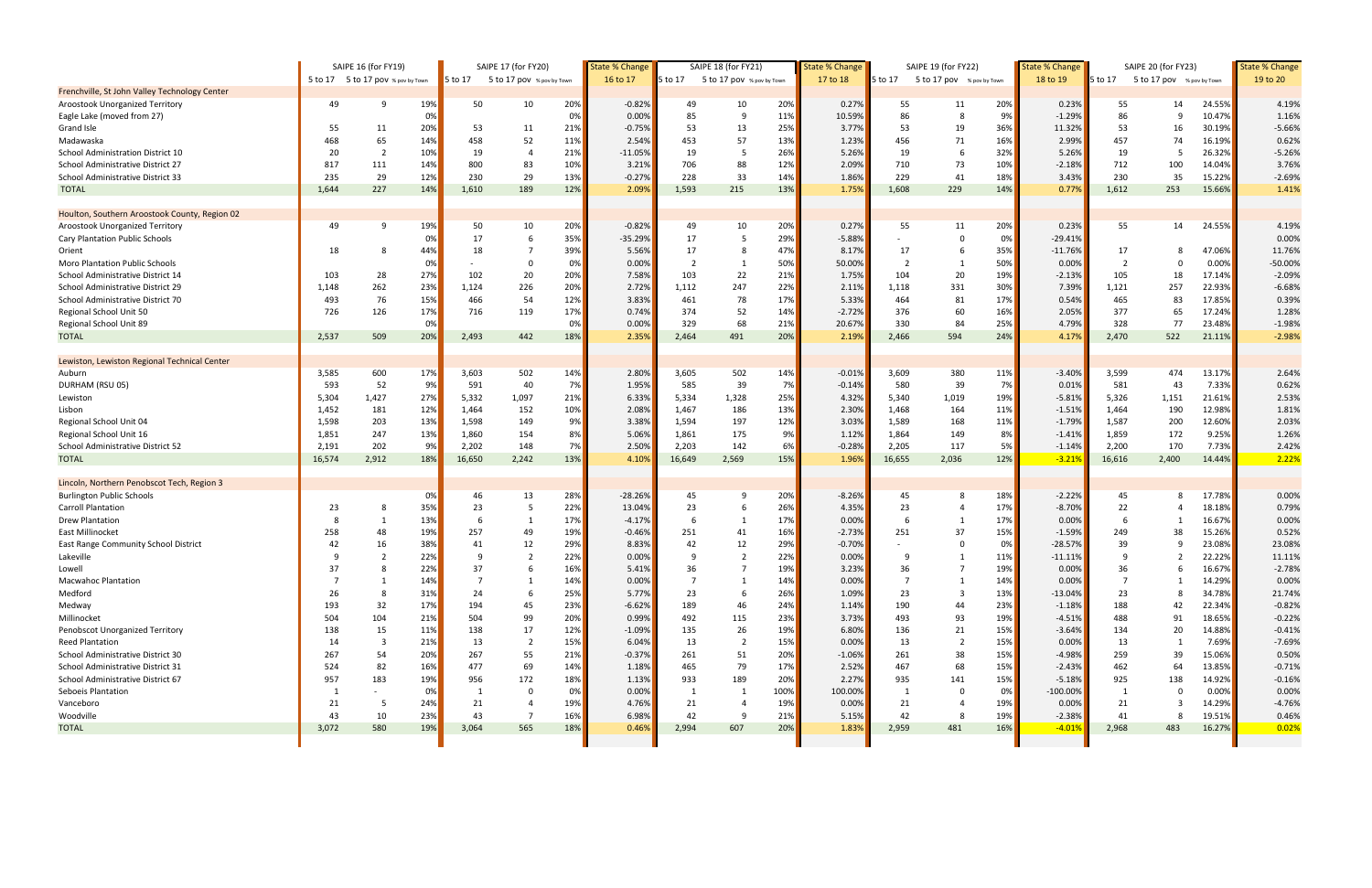|                                                            |        | SAIPE 16 (for FY19)               |     |         | SAIPE 17 (for FY20)       |            | State % Change |                | SAIPE 18 (for FY21)       |     | <b>State % Change</b> |         | SAIPE 19 (for FY22)       |            | <b>State % Change</b> |                | SAIPE 20 (for FY23)       |        | <b>State % Change</b> |
|------------------------------------------------------------|--------|-----------------------------------|-----|---------|---------------------------|------------|----------------|----------------|---------------------------|-----|-----------------------|---------|---------------------------|------------|-----------------------|----------------|---------------------------|--------|-----------------------|
|                                                            |        | 5 to 17 5 to 17 pov % pov by Town |     | 5 to 17 | 5 to 17 pov % pov by Town |            | 16 to 17       | 5 to 17        | 5 to 17 pov % pov by Town |     | 17 to 18              | 5 to 17 | 5 to 17 pov % pov by Town |            | 18 to 19              | 5 to 17        | 5 to 17 pov % pov by Town |        | 19 to 20              |
| Machias, Coastal Washington County Institute of Technology |        |                                   |     |         |                           |            |                |                |                           |     |                       |         |                           |            |                       |                |                           |        |                       |
| Beals                                                      | 29     | - 5                               | 17% | 29      | -5                        | 17%        | 0.00%          | 29             | -5                        | 17% | 0.00%                 | 29      |                           | 14%        | $-3.45%$              | 30             |                           | 13.33% | $-0.46%$              |
| Beddington                                                 | -3     |                                   | 33% | -3      |                           | 33%        | 0.00%          | 3              | - 1                       | 33% | 0.00%                 | 3       |                           | 33%        | 0.00%                 | $\overline{3}$ |                           | 0.00%  | $-33.33%$             |
| Cherryfield                                                | 151    | 42                                | 28% | 149     | 37                        | 25%        | 2.98%          | 151            | 37                        | 25% | $-0.33%$              | 152     | 29                        | 19%        | $-5.42%$              | 153            | 27                        | 17.65% | $-1.43%$              |
| Cutler                                                     | 74     | 13                                | 18% | 73      | 14                        | 19%        | $-1.61%$       | 74             | 17                        | 23% | 3.79%                 | 75      | 16                        | 21%        | $-1.64%$              | 76             | 10                        | 13.16% | $-8.18%$              |
| Deblois                                                    |        |                                   | 14% |         | $\overline{2}$            | 29%        | $-14.29%$      | $\overline{7}$ | -1                        | 14% | $-14.29%$             |         |                           | 14%        | 0.00%                 | $\overline{7}$ |                           | 14.29% | 0.00%                 |
| East Machias                                               | 203    | 55                                | 27% | 201     | 50                        | 25%        | 2.22%          | 203            | 43                        | 21% | $-3.69%$              | 205     | 45                        | 22%        | 0.77%                 | 207            | 34                        | 16.43% | $-5.53%$              |
| Jonesboro                                                  | 83     | 24                                | 29% | 81      | 25                        | 31%        | $-1.95%$       | 83             | 20                        | 24% | $-6.77%$              | 83      | 18                        | 22%        | $-2.41%$              | 84             | 13                        | 15.48% | $-6.21%$              |
| Jonesport                                                  | 120    | 28                                | 23% | 118     | 25                        | 21%        | 2.15%          | 120            | 28                        | 23% | 2.15%                 | 121     | 28                        | 23%        | $-0.19%$              | 122            | 24                        | 19.67% | $-3.47%$              |
| Machias                                                    | 233    | 75                                | 32% | 230     | 80                        | 35%        | $-2.59%$       | 233            | 83                        | 36% | 0.84%                 | 235     | 67                        | 29%        | $-7.11%$              | 237            | 55                        | 23.21% | $-5.30%$              |
| Machiasport                                                | 140    | 28                                | 20% | 138     | 26                        | 19%        | 1.16%          | 140            | 30                        | 21% | 2.59%                 | 141     | 31                        | 22%        | 0.56%                 | 142            | 28                        | 19.72% | $-2.27%$              |
| Marshfield                                                 | 86     | 32                                | 37% | 87      | 29                        | 33%        | 3.88%          | 88             | 29                        | 33% | $-0.38%$              | 89      | 17                        | 19%        | $-13.85%$             | 89             | 14                        | 15.73% | $-3.37%$              |
| Moosabec Community School District                         | 82     | 15                                | 18% | 81      | 15                        | 19%        | $-0.23%$       | 82             | 13                        | 16% | $-2.66%$              | 82      | 13                        | 16%        | 0.00%                 | 83             | 10                        | 12.05% | $-3.81%$              |
| Northfield                                                 | 16     | $\overline{3}$                    | 19% | 16      | 3                         | 19%        | 0.00%          | 16             |                           | 25% | 6.25%                 | 16      | -3                        | 19%        | $-6.25%$              | 17             |                           | 11.76% | $-6.99%$              |
| <b>Roque Bluffs</b>                                        | 37     | -5                                | 14% | 37      | 5                         | 14%        | 0.00%          | 37             |                           | 19% | 5.41%                 | 38      |                           | 13%        | $-5.76%$              | 38             |                           | 7.89%  | $-5.26%$              |
| School Administrative District 19                          | 137    | 41                                | 30% | 135     | 44                        | 33%        | $-2.67%$       | 137            | 42                        | 31% | $-1.94%$              | 138     | 38                        | 28%        | $-3.12%$              | 139            | 36                        | 25.90% | $-1.64%$              |
| School Administrative District 37                          | 614    | 101                               | 16% | 604     | 114                       | 19%        | $-2.42%$       | 614            | 109                       | 18% | $-1.12%$              | 623     | 114                       | 18%        | 0.55%                 | 623            | 89                        | 14.29% | $-4.01%$              |
| Washington Unorganized Territory                           | 82     | 19                                | 23% | 81      | 19                        | 23%        | 0.33%          | 82             | 16                        | 20% | $-3.33%$              | 104     | 20                        | 19%        | $-0.76%$              | 86             | 17                        | 19.19% | 0.44%                 |
| Wesley                                                     |        | $\overline{\mathbf{3}}$           | 50% |         | $\overline{\mathbf{3}}$   | 50%        | 0.00%          | 6              | 3                         | 50% | 0.00%                 |         | $\overline{2}$            | 33%        | $-16.67%$             | 6              |                           | 16.67% | $-16.67%$             |
| Whiting                                                    | 79     | 11                                | 14% | 78      | 11                        | 14%        | $-0.18%$       | 79             | 11                        | 14% | $-0.18%$              | 80      | 10                        | 13%        | $-1.42%$              | 80             | 10                        | 12.50% | 0.00%                 |
| Whitneyville                                               | 24     | 6                                 | 25% | 21      | 11                        | 52%        | $-27.38%$      | 22             | 11                        | 50% | $-2.38%$              | 22      | 10                        | 45%        | $-4.55%$              | 23             |                           | 17.39% | $-28.06%$             |
| <b>TOTAL</b>                                               | 2,206  | 508                               | 23% | 2,175   | 519                       | 24%        | $-0.81%$       | 2,206          | 510                       | 23% | $-0.72%$              | 2,249   | 472                       | 21%        | $-2.15%$              | 2,245          | 382                       | 16.99% | $-3.97%$              |
|                                                            |        |                                   |     |         |                           |            |                |                |                           |     |                       |         |                           |            |                       |                |                           |        |                       |
| Mexico, School of Applied Technology, Region 9             |        |                                   |     |         |                           |            |                |                |                           |     |                       |         |                           |            |                       |                |                           |        |                       |
| Andover Public Schools                                     | 88     | 10                                | 11% | 86      | 12                        | 14%        | $-2.59%$       | 85             | 11                        | 13% | $-1.01%$              | 85      | 14                        | 16%        | 3.53%                 | 85             | 17                        | 20.00% | 3.53%                 |
| <b>Byron Public Schools</b>                                |        |                                   | 0%  | 26      | 3                         | 12%        | $-11.54%$      | 26             |                           | 15% | 3.85%                 | 26      |                           | 8%         | $-7.69%$              | 26             |                           | 7.69%  | 0.00%                 |
| Gilead                                                     | 21     | 3                                 | 14% | 22      | 3                         | 14%        | 0.65%          | 21             | 3                         | 14% | 0.65%                 | 21      | 3                         | 14%        | 0.00%                 | 21             | 3                         | 14.29% | 0.00%                 |
| HANOVER (RSU 10)                                           | 33     | - 5                               | 15% | 32      | $\overline{4}$            | 14%        | 1.24%          | 32             | -6                        | 19% | 4.48%                 | 32      |                           | 12%        | $-6.94%$              | 32             |                           | 12.16% | 0.58%                 |
| Oxford Unorganized Territory                               | 102    | 22                                | 22% | 100     | 14                        | 14%        | 7.57%          | 98             | 31                        | 32% | 17.63%                | 98      | 23                        | 23%        | $-8.16%$              | 98             | 18                        | 18.37% | $-5.10%$              |
| S A D 21 DIXFIELD (RSU 10)                                 | 827    | 169                               | 20% |         | $\overline{0}$            |            |                | 816            | 228                       | 28% | 27.94%                | 819     | 132                       | 16%        | $-11.82%$             | 816            | 117                       | 14.34% | $-1.78%$              |
| S A D 43 MEXICO (RSU 10)                                   | 1,265  | 330                               | 26% | 1,207   | 289                       | 24%        | 2.12%          | 1,193          | 377                       | 32% | 7.64%                 | 1,196   | 236                       | 20%        | $-11.84%$             | 1,193          | 247                       | 20.72% | 0.99%                 |
| School Administrative District 44                          | 732    | 120                               | 16% | 715     | 120                       | 17%        | $-0.39%$       | 707            | 137                       | 19% | 2.59%                 | 708     | 69                        | 10%        | $-9.63%$              | 707            | 83                        | 11.74% | 1.99%                 |
|                                                            | -9     | $\overline{2}$                    | 22% | 9       | $\overline{2}$            | 22%        | 0.00%          | 9              | $\overline{2}$            | 22% | 0.00%                 | 9       | - 1                       |            |                       | <sup>9</sup>   |                           | 11.11% | 0.00%                 |
| Upton<br><b>TOTAL</b>                                      | 3,077  | 661                               | 21% |         |                           | 21%        | 0.33%          | 2,987          | 799                       | 27% |                       | 2,994   |                           | 11%<br>16% | $-11.11%$             | 2,986          |                           | 16.48% | 0.32%                 |
|                                                            |        |                                   |     | 3,023   | 639                       |            |                |                |                           |     | 5.59%                 |         | 484                       |            | $-10.589$             |                | 492                       |        |                       |
|                                                            |        |                                   |     |         |                           |            |                |                |                           |     |                       |         |                           |            |                       |                |                           |        |                       |
| Naples, Lake Region Vocational Center                      |        |                                   |     |         |                           |            |                |                |                           |     |                       |         |                           |            |                       |                |                           |        |                       |
| RAYMOND (RSU 14)                                           | 850    | 45                                | 5%  | 842     | 37                        | 4%         | 0.89%          | 831            | 32                        | 4%  | $-0.57%$              | 821     | 38                        | 5%         | 0.85%                 | 824            | 37                        | 4.43%  | $-0.26%$              |
| School Administrative District 55                          | 1,252  | 254                               | 20% | 1,234   | 197                       | 16%        | 4.32%          | 1,222          | 190                       | 16% | $-0.42%$              | 1,216   | 134                       | 11%        | $-4.53%$              | 1,213          | 137                       | 11.29% | 0.27%                 |
| School Administrative District 61                          | 2,065  | 272                               | 13% | 2,047   | 206                       | 10%        | 3.11%          | 1,784          | 169                       | 9%  | $-0.59%$              | 1,762   | 202                       | <b>11%</b> | 1.99%                 | 1,769          | 201                       | 11.36% | $-0.10%$              |
| School Administrative District 72                          | 1,283  | 164                               | 13% | 1,255   | 165                       | 13%        | $-0.36%$       | 1,241          | 210                       | 17% | 3.77%                 | 1,244   | 113                       | 9%         | $-7.84%$              | 1,241          | 142                       | 11.44% | 2.36%                 |
| Sebago Public Schools                                      |        |                                   |     |         |                           |            |                | 238            | 22                        | 9%  | 9.24%                 | 235     | 16                        | 7%         | $-2.44%$              | 236            | 16                        | 6.78%  | $-0.03%$              |
| <b>TOTAL</b>                                               | 5,450  | 735                               | 13% | 5,378   | 605                       | <b>11%</b> | 2.24%          | 5,316          | 623                       | 12% | 0.46%                 | 5,278   | 503                       | 10%        | $-2.18%$              | 5,283          | 533                       | 10.08% | 0.54%                 |
|                                                            |        |                                   |     |         |                           |            |                |                |                           |     |                       |         |                           |            |                       |                |                           |        |                       |
| Norway, Oxford Hills Technical School                      |        |                                   |     |         |                           |            |                |                |                           |     |                       |         |                           |            |                       |                |                           |        |                       |
| School Administrative District 17                          | 3,434  | 530                               | 15% | 3,366   | 563                       | 17%        | $-1.29%$       | 3,326          | 699                       | 21% | 4.29%                 | 3,328   | 461                       | 14%        | $-7.16%$              | 3,320          | 485                       | 14.61% | 0.76%                 |
| S A D 39 BUCKFIELD (RSU 10)                                | 504    | 108                               | 21% | 481     | 95                        | 20%        | 1.74%          | 475            | 123                       | 26% | 6.29%                 | 476     | 77                        | 16%        | $-9.74%$              | 475            | 81                        | 17.06% | 0.82%                 |
| <b>TOTAL</b>                                               | 3,938  | 638                               | 16% | 3,847   | 658                       | 17%        | $-0.89%$       | 3,801          | 822                       | 22% | 4.54%                 | 3,804   | 538                       | 14%        | $-7.49%$              | 3,795          | 566                       | 14.91% | 0.76%                 |
|                                                            |        |                                   |     |         |                           |            |                |                |                           |     |                       |         |                           |            |                       |                |                           |        |                       |
| Portland, Portland Arts and Technology High School         |        |                                   |     |         |                           |            |                |                |                           |     |                       |         |                           |            |                       |                |                           |        |                       |
| Cape Elizabeth                                             | 1,750  | 64                                | 4%  | 1,734   | 60                        | 3%         | 0.20%          | 1,713          | 46                        | 3%  | $-0.77%$              | 1,692   | 67                        | 4%         | 1.27%                 | 1,699          | 54                        | 3.18%  | $-0.78%$              |
| Chebeague Island                                           | 38     | $\overline{2}$                    | 5%  | - 37    | $\overline{2}$            | 5%         | $-0.14%$       | 37             | -3                        | 8%  | 2.70%                 | 36      | $\overline{4}$            | 11%        | 3.00%                 | 36             | -3                        | 8.33%  | $-2.78%$              |
| Falmouth                                                   | 2,232  | 66                                | 3%  | 2,212   | 66                        | 3%         | $-0.03%$       | 2,182          | 46                        | 2%  | $-0.88%$              | 2,155   | 55                        | 3%         | 0.44%                 | 2,164          | 67                        | 3.10%  | 0.54%                 |
| Long Island                                                | 34     | $\overline{2}$                    | 6%  | 33      | 3                         | 9%         | $-3.21%$       | 33             | -3                        | 9%  | 0.00%                 | 33      | 1                         | 3%         | $-6.06%$              | 33             | $\overline{2}$            | 6.06%  | 3.03%                 |
| Portland                                                   | 7,287  | 1,296                             | 18% | 7,225   | 1,036                     | 14%        | 3.45%          | 7,133          | 834                       | 12% | $-2.65%$              | 7,040   | 948                       | 13%        | 1.77%                 | 7,076          | 959                       | 13.55% | 0.09%                 |
| School Administrative District 15                          | 2,038  | 308                               | 15% | 2,021   | 173                       | 9%         | 6.55%          | 1,994          | 119                       | 6%  | $-2.59%$              | 1,969   | 141                       | 7%         | 1.19%                 | 1,978          | 142                       | 7.18%  | 0.02%                 |
| School Administrative District 51                          | 2,202  | 71                                | 3%  | 2,182   | 68                        | 3%         | 0.11%          | 2,159          | 49                        | 2%  | $-0.85%$              | 2,132   | 56                        | 3%         | 0.36%                 | 2,142          | 47                        | 2.19%  | $-0.43%$              |
| S A D 62 POWNAL (RSU 05)                                   | 237    | 31                                | 13% | 236     | 18                        | 8%         | 5.48%          | 233            | 17                        | 7%  | $-0.16%$              | 231     | 17                        | 7%         | 0.01%                 | 232            | 19                        | 8.15%  | 0.69%                 |
| South Portland                                             | 3,389  | 377                               | 11% | 3,360   | 415                       | 12%        | $-1.23%$       | 3,316          | 287                       | 9%  | $-3.70%$              | 3,274   | 312                       | 10%        | 0.87%                 | 3,288          | 331                       | 10.07% | 0.54%                 |
| Yarmouth                                                   | 1,457  | 65                                | 4%  | 1,444   | 58                        | 4%         | 0.44%          | 1,426          | 42                        | 3%  | $-1.07%$              | 1,408   | 60                        | 4%         | 1.32%                 | 1,414          | 45                        | 3.18%  | $-1.08%$              |
| <b>TOTAL</b>                                               | 20,664 | 2,282                             | 11% | 20,484  | 1,899                     | 9%         | 1.77%          | 20,226         | 1,446                     | 7%  | $-2.12\%$             | 19,970  | 1,661                     | 8%         | 1.17%                 | 20,062         | 1,669                     | 8.32%  | 0.00%                 |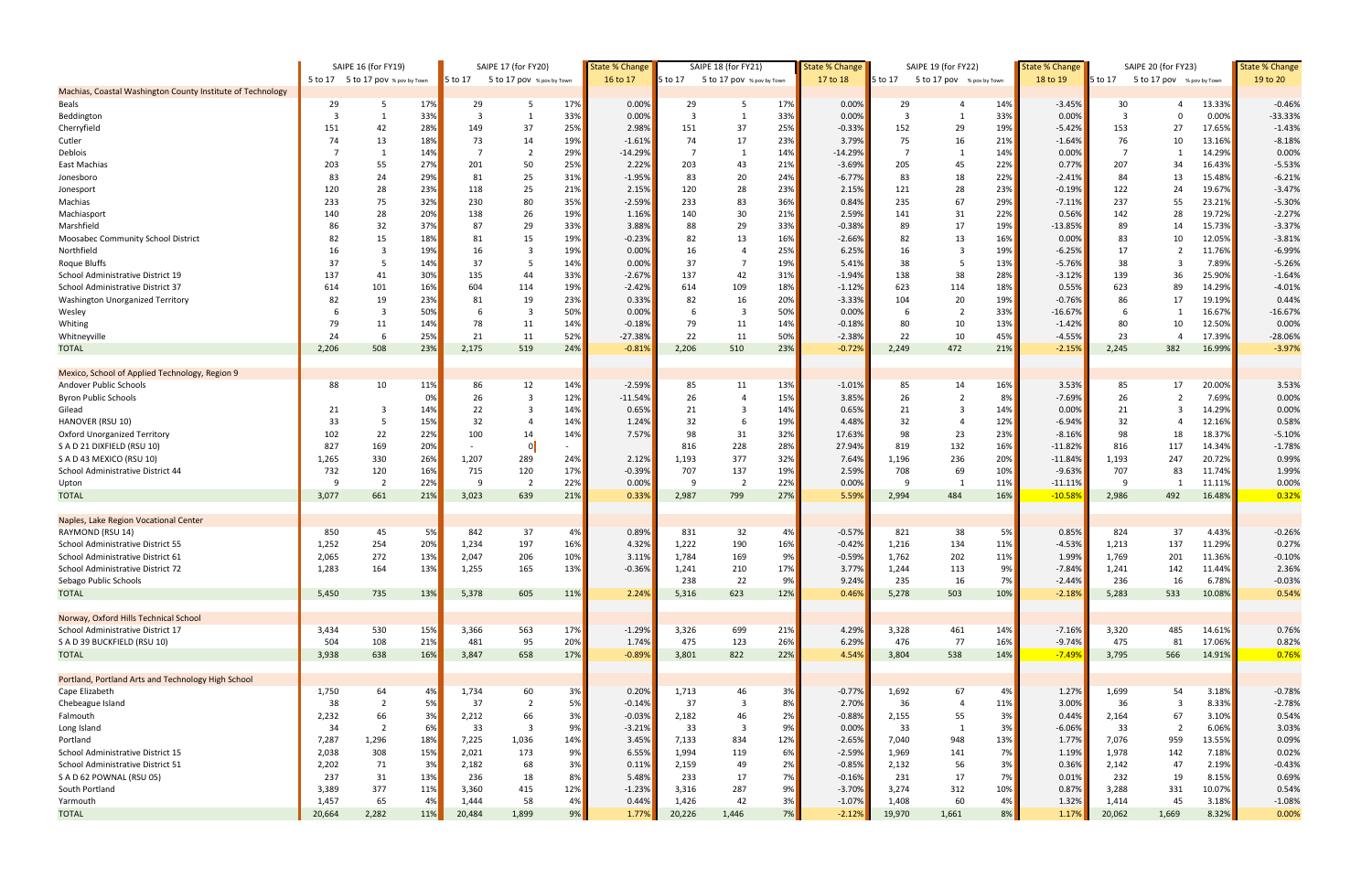|                                                       | SAIPE 16 (for FY19) |                                   |     | SAIPE 17 (for FY20) |                           |          | <b>State % Change</b> | SAIPE 18 (for FY21) |                           | <b>State % Change</b> |           | SAIPE 19 (for FY22) |                           | <b>State % Change</b> | SAIPE 20 (for FY23) |                |                           | <b>State % Change</b> |           |
|-------------------------------------------------------|---------------------|-----------------------------------|-----|---------------------|---------------------------|----------|-----------------------|---------------------|---------------------------|-----------------------|-----------|---------------------|---------------------------|-----------------------|---------------------|----------------|---------------------------|-----------------------|-----------|
|                                                       |                     | 5 to 17 5 to 17 pov % pov by Town |     | 5 to 17             | 5 to 17 pov % pov by Town |          | 16 to 17              | 5 to 17             | 5 to 17 pov % pov by Town |                       | 17 to 18  | <b>5 to 17</b>      | 5 to 17 pov % pov by Town |                       | 18 to 19            | 5 to 17        | 5 to 17 pov % pov by Town |                       | 19 to 20  |
|                                                       |                     |                                   |     |                     |                           |          |                       |                     |                           |                       |           |                     |                           |                       |                     |                |                           |                       |           |
| Presque Isle, Presque Isle Regional Technology Center |                     |                                   |     |                     |                           |          |                       |                     |                           |                       |           |                     |                           |                       |                     |                |                           |                       |           |
| Bridgewater                                           | 88                  | 17                                | 19% | 86                  | 11                        | 13%      | 6.53%                 | 85                  | 13                        | 15%                   | 2.50%     | 86                  | 10                        | 12%                   | $-3.67%$            | 86             | 15                        | 17.44%                | 5.81%     |
| Easton                                                | 188                 | 27                                | 14% | 185                 | 19                        | 10%      | 4.09%                 | 183                 | 17                        | 9%                    | $-0.98%$  | 184                 | 26                        | 14%                   | 4.84%               | 184            | 25                        | 13.59%                | $-0.54%$  |
| <b>Nashville Plantation</b>                           | -6                  | 1                                 | 17% | -6                  | $\mathbf{1}$              | 17%      | 0.00%                 | 6                   | -1                        | 17%                   | 0.00%     | 6                   | 1                         | 17%                   | 0.00%               | -6             |                           | 16.67%                | 0.00%     |
| School Administrative District 01                     | 1,647               | 363                               | 22% | 1614                | 279                       | 17%      | 4.75%                 | 1,596               | 299                       | 19%                   | 1.45%     | 1,608               | 261                       | 16%                   | $-2.50%$            | 1,610          | 261                       | 16.21%                | $-0.02%$  |
| School Administrative District 20                     | 257                 | 44                                | 17% | 251                 | 39                        | 15%      | 1.62%                 | 248                 | 42                        | 17%                   | 1.40%     | 250                 | 42                        | 17%                   | $-0.10%$            | 250            | 49                        | 19.60%                | 2.97%     |
| School Administrative District 32                     | 244                 | 36                                | 15% | 231                 | 25                        | 11%      | 3.93%                 | 229                 | 29                        | 13%                   | 1.84%     | 230                 | 33                        | 14%                   | 1.68%               | 231            | 38                        | 16.45%                | 2.10%     |
| School Administrative District 42                     | 272                 | 24                                | 9%  | 266                 | 21                        | 8%       | 0.93%                 | 263                 | 20                        | 8%                    | $-0.29%$  | 265                 | 24                        | 9%                    | 1.45%               | 266            | 29                        | 10.90%                | 1.85%     |
| School Administrative District 45                     | 162                 | 19                                | 11% | 159                 | 17                        | 11%      | 0.69%                 | 157                 | 19                        | 12%                   | 1.06%     | 158                 | 22                        | 14%                   | 2.14%               | 158            | 20                        | 12.34%                | $-1.58%$  |
| <b>TOTAL</b>                                          | 2,864               | 530                               | 19% | 2,798               | 412                       | 15%      | 3.80%                 | 2,767               | 439                       | 16%                   | 1.16%     | 2,787               | 419                       | 15%                   | $-0.85%$            | 2,791          | 438                       | 15.68%                | 0.66%     |
| Rockland, Mid-Coast School of Technology              |                     |                                   |     |                     |                           |          |                       |                     |                           |                       |           |                     |                           |                       |                     |                |                           |                       |           |
| Appleton                                              | 146                 | 28                                | 19% | 148                 | 22                        | 15%      | 4.31%                 | 146                 | 20                        | 14%                   | $-1.17%$  | 147                 | 26                        | 18%                   | 3.99%               | 147            | 27                        | 18.37%                | 0.68%     |
| Five Town Community School District                   | 663                 | 58                                | 9%  | 669                 | 45                        | 7%       | 2.02%                 | 658                 | 41                        | 6%                    | $-0.50%$  | 659                 | 49                        | 7%                    | 1.20%               | 663            | 43                        | 6.49%                 | $-0.95%$  |
|                                                       | 173                 | 48                                | 28% | 175                 | 48                        | 27%      | 0.32%                 | 173                 | 44                        | 25%                   | $-2.00%$  | 173                 | 18                        | 10%                   | $-15.03%$           | 174            | 19                        | 10.92%                | 0.51%     |
| Hope                                                  |                     |                                   |     |                     |                           |          |                       |                     |                           |                       |           |                     |                           |                       |                     |                |                           |                       |           |
| Islesboro                                             | 69                  | -6                                | 9%  | 70                  | 8                         | 11%      | $-2.73%$              | 67                  | -6                        | 9%                    | $-2.47%$  | 67                  | -4                        | 6%                    | $-2.99%$            | 66             | -3                        | 4.55%                 | $-1.42%$  |
| Lincolnville                                          | 200                 | 27                                | 14% | 201                 | 23                        | 11%      | 2.06%                 | 194                 | 18                        | 9%                    | $-2.16%$  | 192                 | 24                        | 13%                   | 3.22%               | 190            | 17                        | 8.95%                 | $-3.55%$  |
| <b>Monhegan Plantation</b>                            |                     | $\overline{1}$                    | 17% |                     |                           | 17%      | 0.00%                 | -6                  | $\overline{2}$            | 33%                   | 16.67%    |                     | $\overline{\phantom{a}}$  | 33%                   | 0.00%               | -6             |                           | 16.67%                | $-16.67%$ |
| Northport Public Schools                              | 206                 | 29                                | 14% | 207                 | 18                        | 9%       | 5.38%                 | 200                 | 21                        | 11%                   | 1.80%     | 199                 | 24                        | 12%                   | 1.56%               | 196            | 17                        | 8.67%                 | $-3.39%$  |
| Regional School Unit 13                               | 1,868               | 327                               | 18% | 1,887               | 286                       | 15%      | 2.35%                 | 1,861               | 326                       | 18%                   | 2.36%     | 1,869               | 340                       | 18%                   | 0.67%               | 1,873          | 266                       | 14.20%                | $-3.99%$  |
| School Administrative District 07                     | 313                 | 20                                | 6%  | 46                  | $\overline{2}$            | 4%       | 2.04%                 | 46                  |                           | 9%                    | 4.35%     | 46                  | $\overline{2}$            | 4%                    | $-4.35%$            | 46             |                           | 8.70%                 | 4.35%     |
| School Administrative District 08                     | 46                  | $\overline{2}$                    | 4%  | 171                 | 11                        | 6%       | $-2.08%$              | 169                 | 17                        | 10%                   | 3.63%     | 170                 | 16                        | 9%                    | $-0.65%$            | 170            | 24                        | 14.12%                | 4.71%     |
| School Administrative District 28                     | 169                 | 16                                | 9%  | 775                 | 137                       | 18%      | $-8.21%$              | 766                 | 111                       | 14%                   | $-3.19%$  | 768                 | 87                        | 11%                   | $-3.16%$            | 771            | 68                        | 8.82%                 | $-2.51%$  |
| School Administrative District 40                     | 768                 | 122                               | 16% | 1,994               | 251                       | 13%      | 3.30%                 | 1,979               | 282                       | 14%                   | 1.66%     | 1,982               | 300                       | 15%                   | 0.89%               | 1,985          | 286                       | 14.41%                | $-0.73%$  |
| School Administrative District 65                     | 2,020               | 358                               | 18% | -9                  | - 1                       | 11%      | 6.61%                 | 9                   | - 1                       | 11%                   | 0.00%     | 9                   |                           | 11%                   | 0.00%               | - 9            |                           | 11.11%                | 0.00%     |
| St. George Public Schools                             | -9                  | $\overline{1}$                    | 11% | 316                 | 23                        | 7%       | 3.83%                 | 312                 | 31                        | 10%                   | 2.66%     | 313                 | 36                        | 12%                   | 1.57%               | 314            | 28                        | 8.92%                 | $-2.58%$  |
| <b>TOTAL</b>                                          | 6,656               | 1,043                             | 16% | 6,674               | 876                       | 13%      | 2.54%                 | 6,586               | 924                       | 14%                   | 0.90%     | 6,600               | 929                       | 14%                   | 0.05%               | 6,610          | 804                       | 12.16%                | $-1.91%$  |
| Sanford, Sanford Regional Vocational Center           |                     |                                   |     |                     |                           |          |                       |                     |                           |                       |           |                     |                           |                       |                     |                |                           |                       |           |
| Acton                                                 | 374                 | 32                                | 9%  | 370                 | 26                        | 7%       | 1.53%                 | 367                 | 39                        | 11%                   | 3.60%     | 365                 | 32                        | 9%                    | $-1.86%$            | 362            | 24                        | 6.63%                 | $-2.14%$  |
| Kittery                                               | 1,039               | 81                                | 8%  | 1,030               | 62                        | 6%       | 1.78%                 | 1,021               | 58                        | 6%                    | $-0.34%$  | 1,014               | 64                        | 6%                    | 0.63%               | 1,007          | 59                        | 5.86%                 | $-0.45%$  |
| Sanford                                               | 2,399               | 117                               | 5%  | 3,067               | 542                       | 18%      | $-12.79%$             | 3,040               | 511                       | 17%                   | $-0.86%$  | 3,021               | 475                       | 16%                   | $-1.09%$            | 3,000          | 403                       | 13.43%                | $-2.29%$  |
| School Administrative District 35                     | 3,609               | 310                               | 9%  | 2,375               | 97                        | 4%       | 4.51%                 | 2,354               | 103                       | 4%                    | 0.29%     | 2,341               | 109                       | 5%                    | 0.28%               | 2,324          | 114                       | 4.91%                 | 0.25%     |
| School Administrative District 57                     | 3,027               | 243                               | 8%  | 3,578               | 275                       | 8%       | 0.34%                 | 3,544               | 275                       | 8%                    | 0.07%     | 3,521               | 265                       | 8%                    | $-0.23%$            | 3,495          | 259                       | 7.41%                 | $-0.12%$  |
| School Administrative District 60                     | 1,110               | 49                                | 4%  | 2,999               | 202                       | 7%       | $-2.34%$              | 2,972               | 211                       | 7%                    | 0.36%     | 2,952               | 197                       | 7%                    | $-0.43%$            | 2,931          | 199                       | 6.79%                 | 0.12%     |
| S A D 71 KENNEBUNK (RSU 21)                           | 3,098               | 686                               | 22% | 1,099               | 39                        | 4%       | 18.62%                | 1,089               | 41                        | 4%                    | 0.22%     | 1,082               | 50                        | 5%                    | 0.90%               | 1,074          | 45                        | 4.22%                 | $-0.42%$  |
|                                                       |                     | 86                                | 6%  |                     | 69                        |          |                       |                     | 78                        |                       |           |                     |                           |                       |                     |                |                           |                       |           |
| Wells-Ogunquit Community School District              | 1,368               |                                   | 5%  | 1,354<br>1.898      | 70                        | 5%<br>4% | 1.19%<br>1.64%        | 1,343               | 119                       | 6%<br>6%              | 0.71%     | 1,333               | 120<br>90                 | 9%<br>5%              | 3.19%               | 1,323          | 106<br>80                 | 8.01%                 | $-0.99%$  |
| York                                                  | 1,916               | 102                               |     |                     |                           |          |                       | 1,881               |                           |                       | 2.64%     | 1,868               |                           |                       | $-1.51%$            | 1,855          |                           | 4.31%                 | $-0.51%$  |
| <b>TOTAL</b>                                          | 17,940              | 1,706                             | 10% | 17,770              | 1,382                     | 8%       | 1.73%                 | 17,611              | 1,435                     | 8%                    | 0.37%     | 17,497              | 1,402                     | 8%                    | $-0.13%$            | 17,371         | 1,289                     | 7.42%                 | $-0.59%$  |
| Skowhegan, Somerset Career & Technical Center         |                     |                                   |     |                     |                           |          |                       |                     |                           |                       |           |                     |                           |                       |                     |                |                           |                       |           |
| Athens                                                | 156                 | 45                                | 29% | 154                 | 27                        | 18%      | 11.31%                | 151                 | 31                        | 21%                   | 3.00%     | 148                 | 26                        | 18%                   | $-2.96%$            | 146            | 31                        | 21.23%                | 3.67%     |
| <b>Brighton Plantation</b>                            |                     | $\overline{1}$                    | 25% |                     | $\overline{2}$            | 50%      | $-25.00%$             | $\overline{4}$      | $\overline{1}$            | 25%                   | $-25.00%$ | $\Delta$            | 1                         | 25%                   | 0.00%               | $\overline{4}$ | $\overline{2}$            | 50.00%                | 25.00%    |
| Caratunk                                              | -3                  | -1                                | 33% | -3                  | 1                         | 33%      | 0.00%                 | -3                  | -1                        | 33%                   | 0.00%     | 3                   |                           | 33%                   | 0.00%               | $\overline{2}$ | 0                         | 0.00%                 | $-33.33%$ |
| <b>Highland Plantation</b>                            | 12                  | 3                                 | 25% | 12                  | $\overline{2}$            | 17%      | 8.33%                 | 12                  |                           | 17%                   | 0.00%     | 12                  | $\overline{2}$            | 17%                   | 0.00%               | 12             |                           | 16.67%                | 0.00%     |
| <b>Pleasant Ridge Plantation</b>                      | 12                  | $\overline{\mathbf{3}}$           | 25% | 12                  | $\overline{2}$            | 17%      | 8.33%                 | 12                  | $\overline{2}$            | 17%                   | 0.00%     | 12                  | $\overline{2}$            | 17%                   | 0.00%               | 12             |                           | 8.33%                 | $-8.33%$  |
| School Administrative District 13                     | 179                 | 67                                | 37% | 176                 | 43                        | 24%      | 13.00%                | 173                 | 26                        | 15%                   | $-9.40%$  | 170                 | 31                        | 18%                   | 3.21%               | 168            | 28                        | 16.67%                | $-1.57%$  |
| School Administrative District 53                     | 1,007               | 289                               | 29% | 997                 | 192                       | 19%      | 9.44%                 | 976                 | 175                       | 18%                   | $-1.33%$  | 958                 | 191                       | 20%                   | 2.01%               | 947            | 165                       | 17.42%                | $-2.51%$  |
| School Administrative District 54                     | 2,543               | 614                               | 24% | 2,505               | 427                       | 17%      | 7.10%                 | 2,459               | 393                       | 16%                   | $-1.06%$  | 2,405               | 405                       | 17%                   | 0.86%               | 2,379          | 390                       | 16.39%                | $-0.45%$  |
| School Administrative District 59                     | 781                 | 168                               | 22% | 771                 | 127                       | 16%      | 5.04%                 | 757                 | 134                       | 18%                   | 1.23%     | 740                 | 129                       | 17%                   | $-0.27%$            | 734            | 117                       | 15.94%                | $-1.49%$  |
| School Administrative District 74                     | 689                 | 156                               | 23% | 681                 | 125                       | 18%      | 4.29%                 | 668                 | 126                       | 19%                   | 0.51%     | 654                 | 135                       | 21%                   | 1.78%               | 647            | 107                       | 16.54%                | $-4.10%$  |
| Somerset Unorganized Territory                        | 86                  | 20                                | 23% | 85                  | 13                        | 15%      | 7.96%                 | 83                  | 14                        | 17%                   | 1.57%     | 81                  | 12                        | 15%                   | $-2.05%$            | 81             | 11                        | 13.58%                | $-1.23%$  |
| The Forks Plantation                                  | -2                  | -1                                | 50% |                     | -1                        | 50%      | 0.00%                 | $\overline{2}$      | $\Omega$                  | 0%                    | -50.00%   | $\overline{2}$      |                           | 50%                   | 50.00%              | $\overline{2}$ |                           | 50.00%                | 0.00%     |
| <b>West Forks Plantation</b>                          | $\overline{2}$      | $\overline{1}$                    | 50% | $\overline{2}$      | $\mathbf 0$               | 0%       | 50.00%                | $\overline{2}$      | -1                        | 50%                   | 50.00%    | 2                   |                           | 50%                   | 0.00%               | $\overline{2}$ |                           | 50.00%                | 0.00%     |
| <b>TOTAL</b>                                          | 5,476               | 1,368                             | 25% | 5,404               | 962                       | 18%      | 7.18%                 | 5,302               | 906                       | 17%                   | $-0.71%$  | 5,191               | 937                       | 18%                   | 0.96%               | 5,136          | 856                       | 16.67%                | $-1.38%$  |
|                                                       |                     |                                   |     |                     |                           |          |                       |                     |                           |                       |           |                     |                           |                       |                     |                |                           |                       |           |
| Van Buren                                             |                     |                                   |     |                     |                           |          |                       |                     |                           |                       |           |                     |                           |                       |                     |                |                           |                       |           |
| School Administrative District 24                     | 251                 | 66                                | 26% | 245                 | 62                        | 25%      | 0.99%                 | 243                 | 63                        | 26%                   | 0.62%     | 244                 | 81                        | 33%                   | 7.27%               | 245            | 61                        | 24.90%                | $-8.30%$  |
| <b>TOTAL</b>                                          | 251                 | 66                                | 26% | 245                 | 62                        | 25%      | 0.99%                 | 243                 | 63                        | 26%                   | 0.62%     | 244                 | 81                        | 33%                   | 7.27%               | 245            | 61                        | 24.90%                | $-8.30%$  |